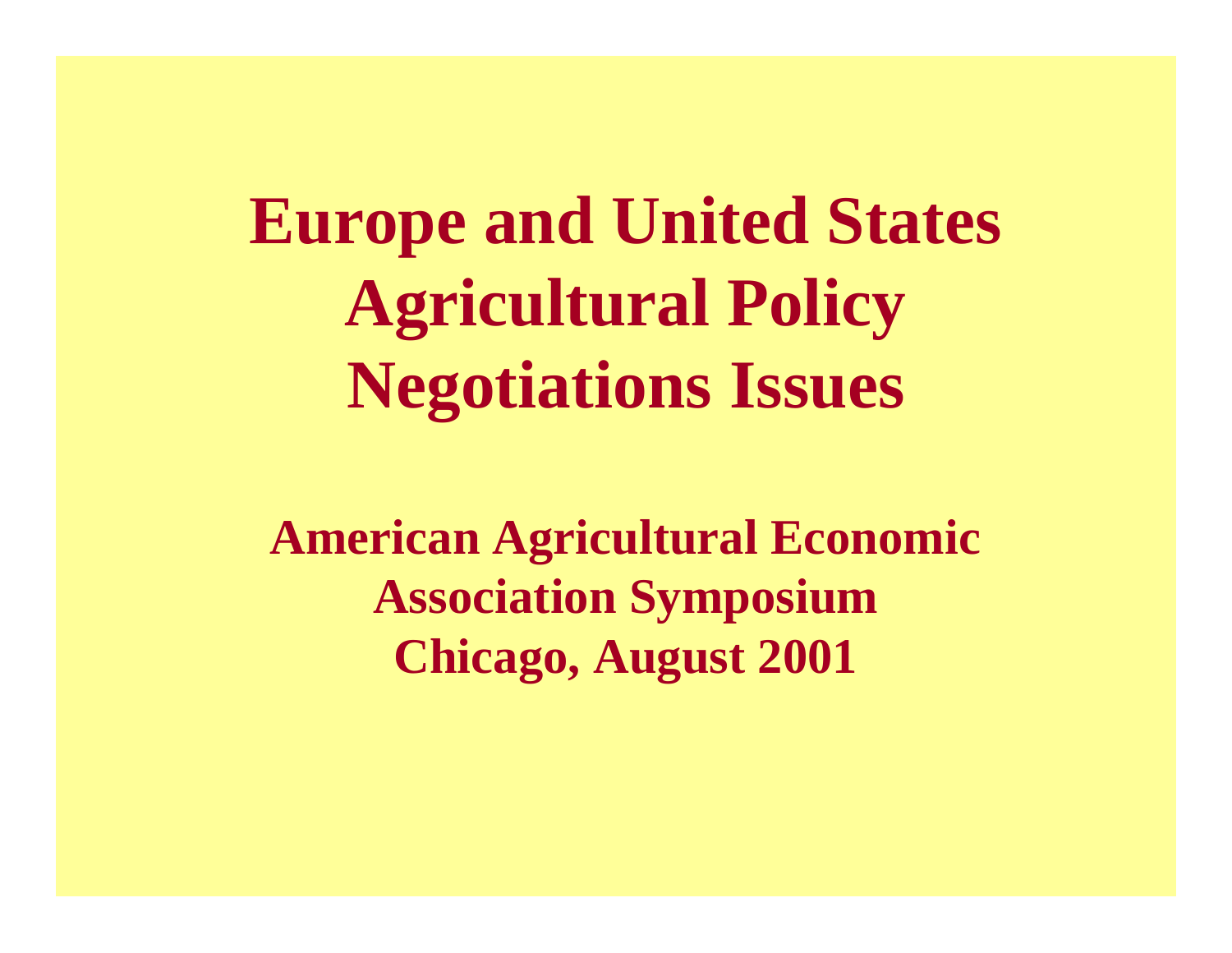#### Speakers and Topics

Moderator: John Beghin, Iowa State U. 1. The WTO Context for Considering Policy Issues - Daniel Sumner, UC Davis 2. Measures of Trade Distortion for EU and US Luca Salvatici, U. of Rome, La Sapienza 3. Comparison of EU and US Grain Policy Bruno Henry de Frahan, UC Louvain 4. Evolution of US and EU Policy on SPS Issues Jean-Christophe Bureau, INRA, Paris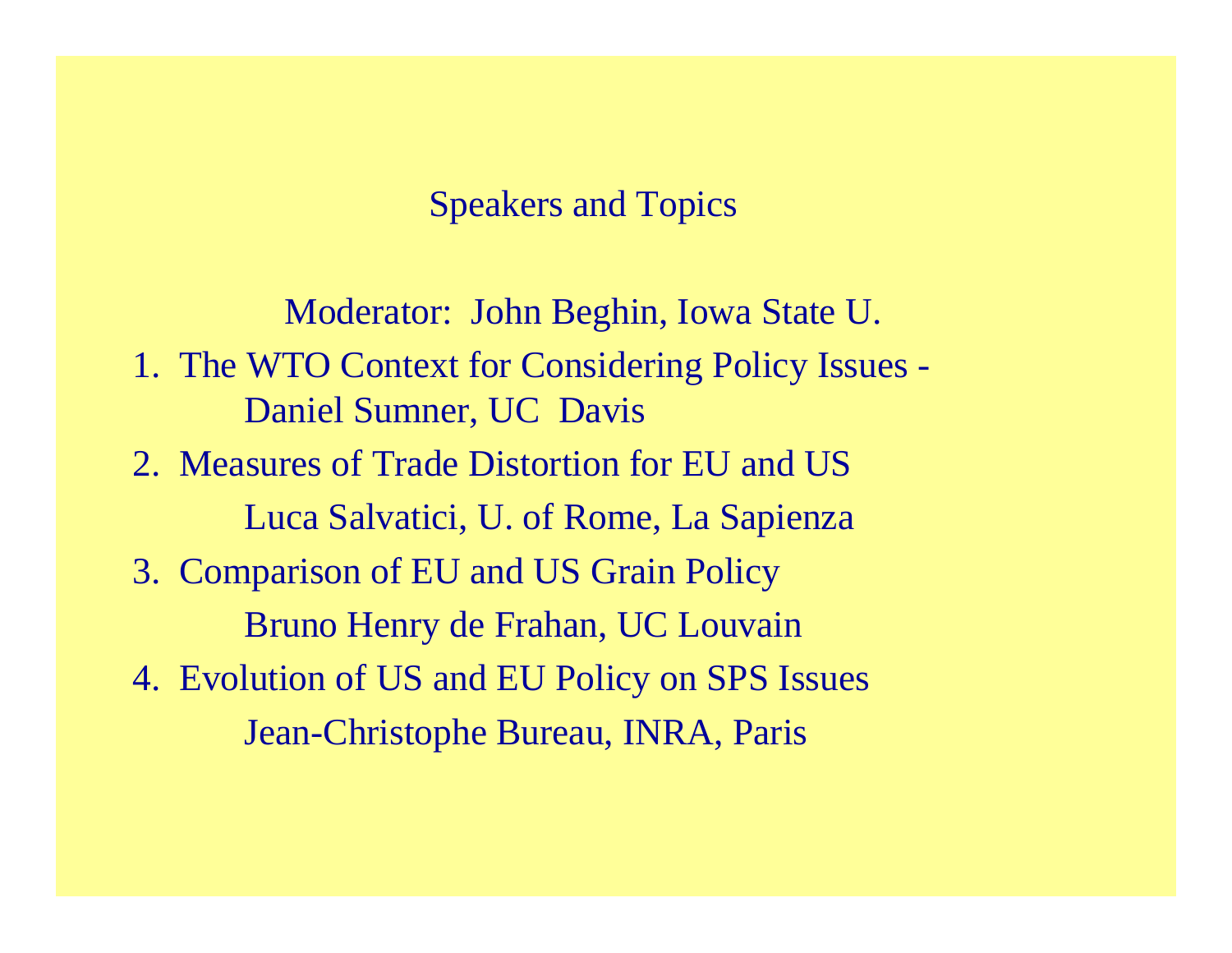**Europe and United States Negotiations Issues: the WTO Context**

> **AAEA Symposium Chicago, August 2001**

**Daniel A. Sumner**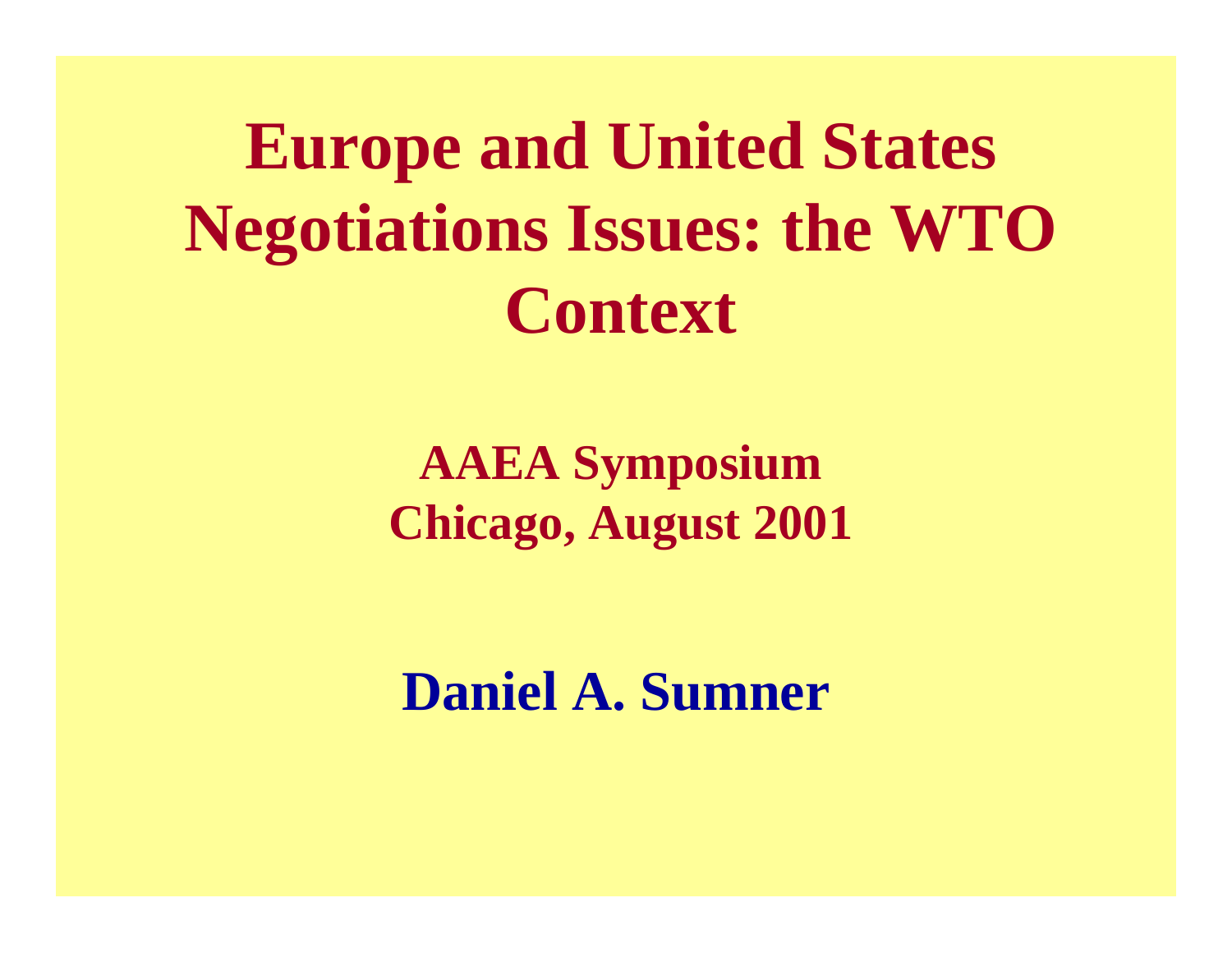## **Historical background**

- International agricultural trade is not new.
- Trade is fundamental "nation" is a later invention.
- Agricultural trade has often led to conflict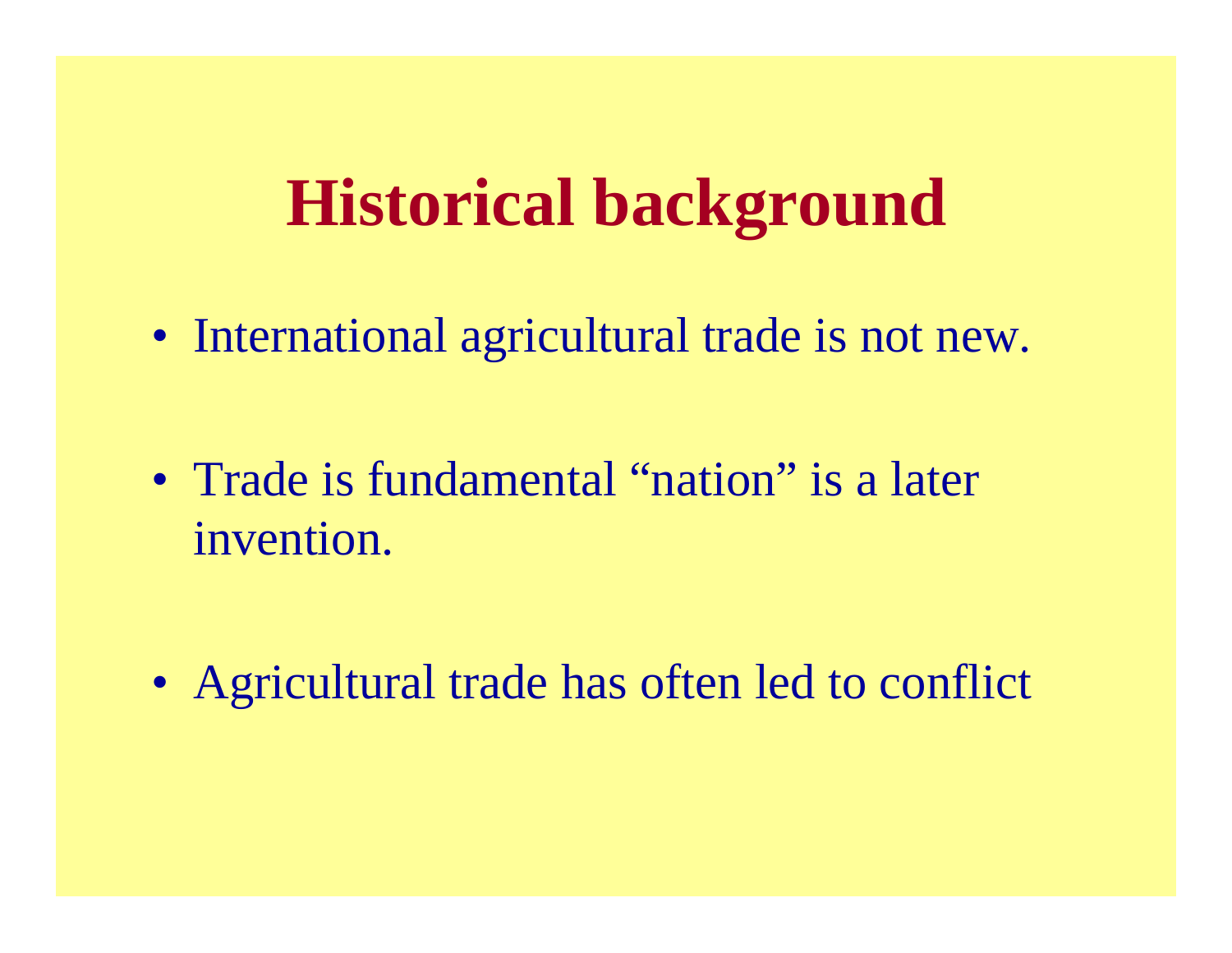*"The WTO is the only international body dealing with the rules of trade between nations. At its heart are the WTO agreements, the legal groundrules for international commerce and for trade policy. The agreements have three main objectives: to help trade flow as freely as possible, to achieve further liberalization gradually through negotiation, and to set up an impartial means of settling disputes."*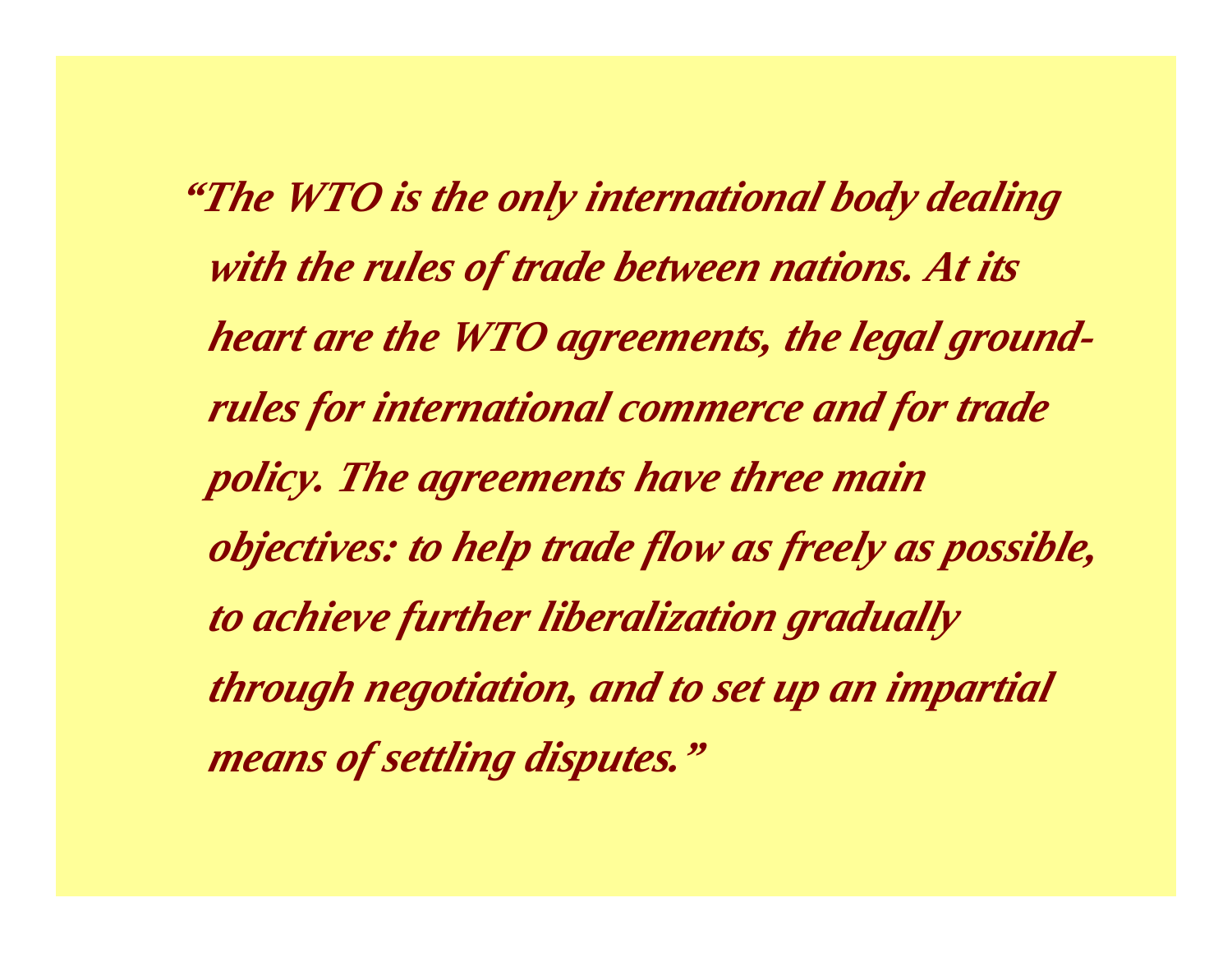## **WTO Relative to Other Groups**

- Voluntary organization of 'nations'
- Decisions by consensus
- No official special status for "powerful" nations
- But, obviously, some nations carry more weight than others, even if the only action is to leave the organization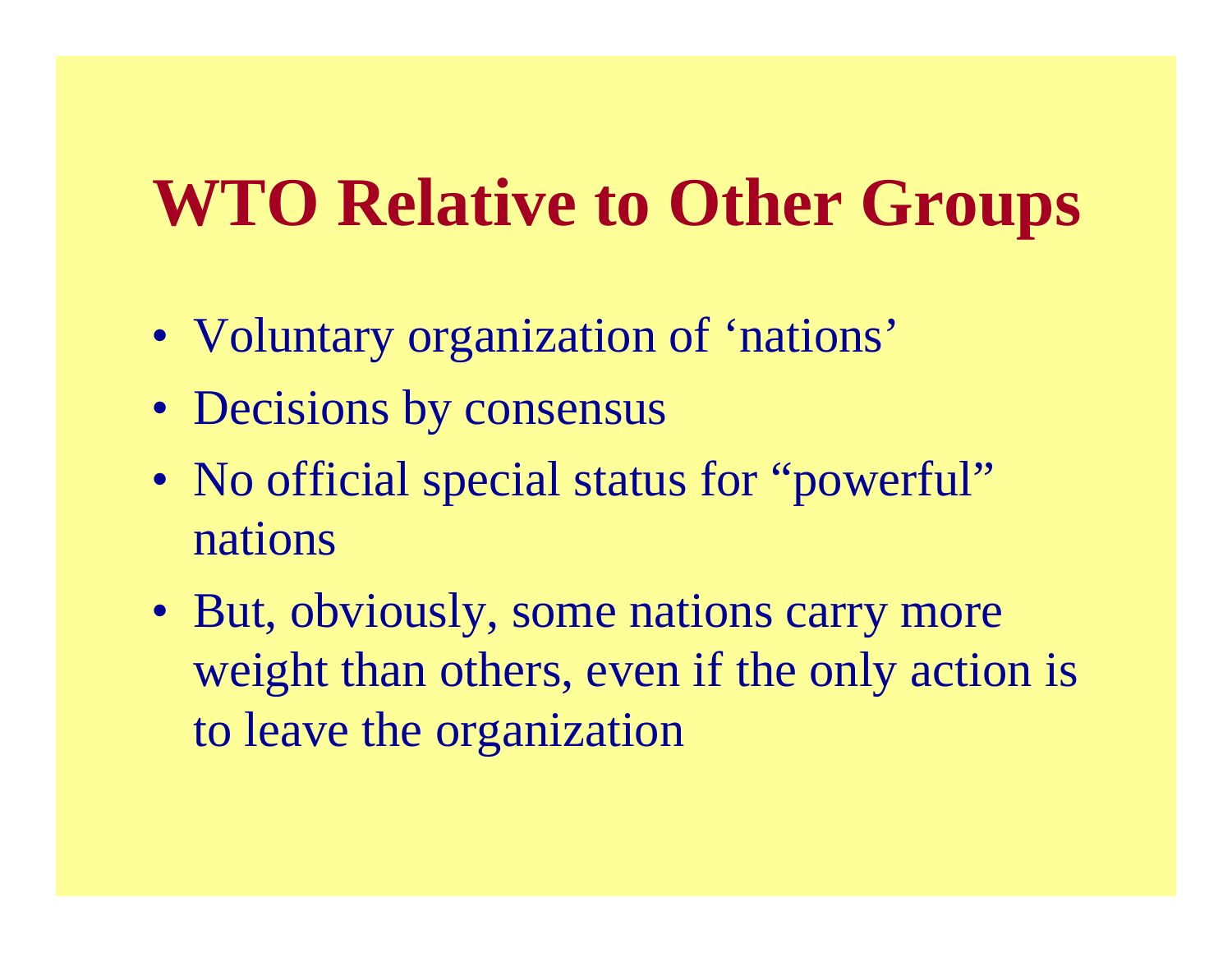## **WTO Principles**

- Most favored nation treatment
	- all WTO members must be treated equally (except free trade agreement and benefits for poor countries)
- National treatment
	- must treat imports and domestic goods equally
- Bound tariffs and other commitments
- Consultations for dispute
	- Provisions waived with compensation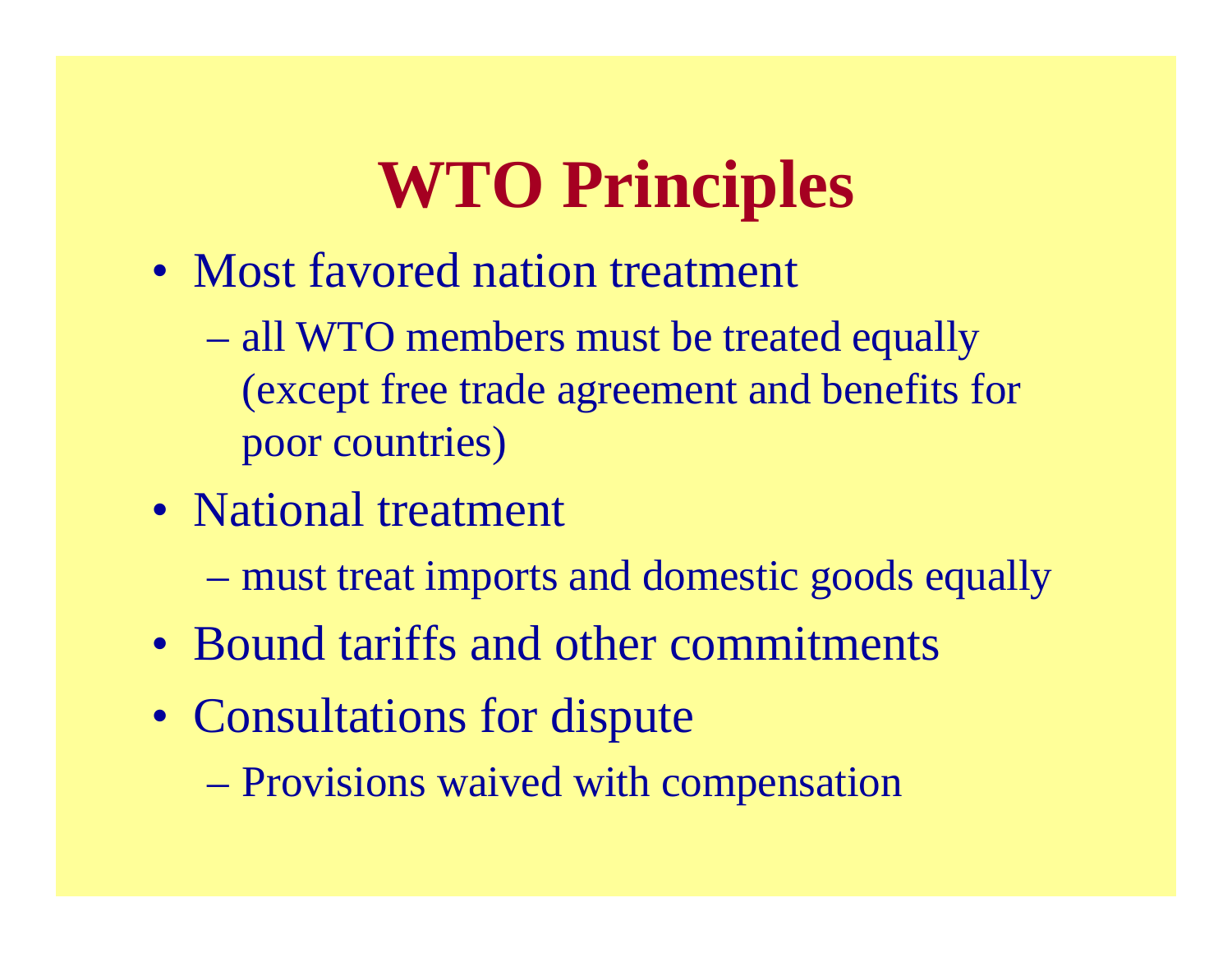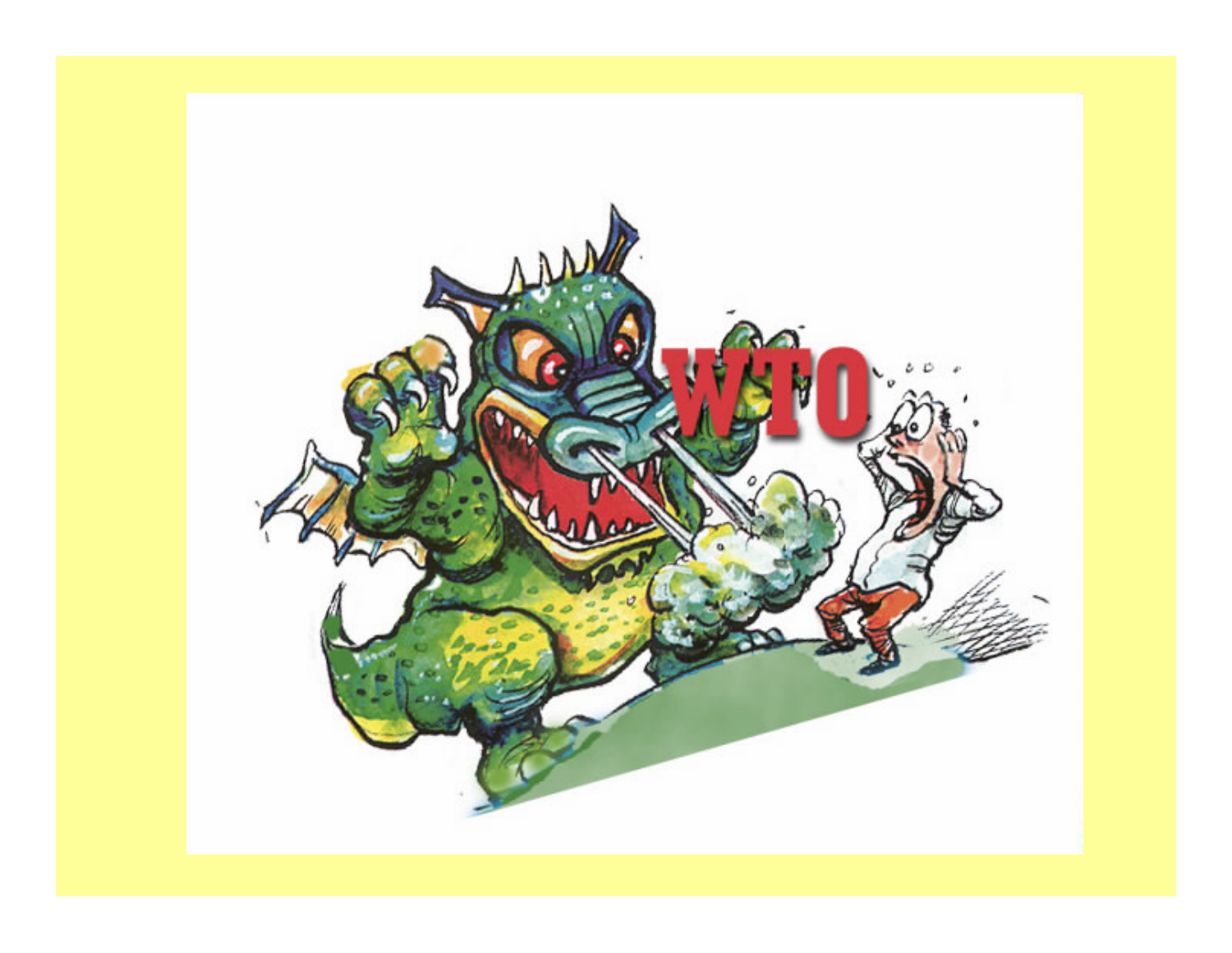## **Multifunctionality**

- There are external costs or benefits to farming
- Obviously legitimate
- Applies to agriculture and many other activities
- Invented to justify high prices for powerful interests
- Excuse for protectionism
- Objectives may be addressed directly, not through trade barriers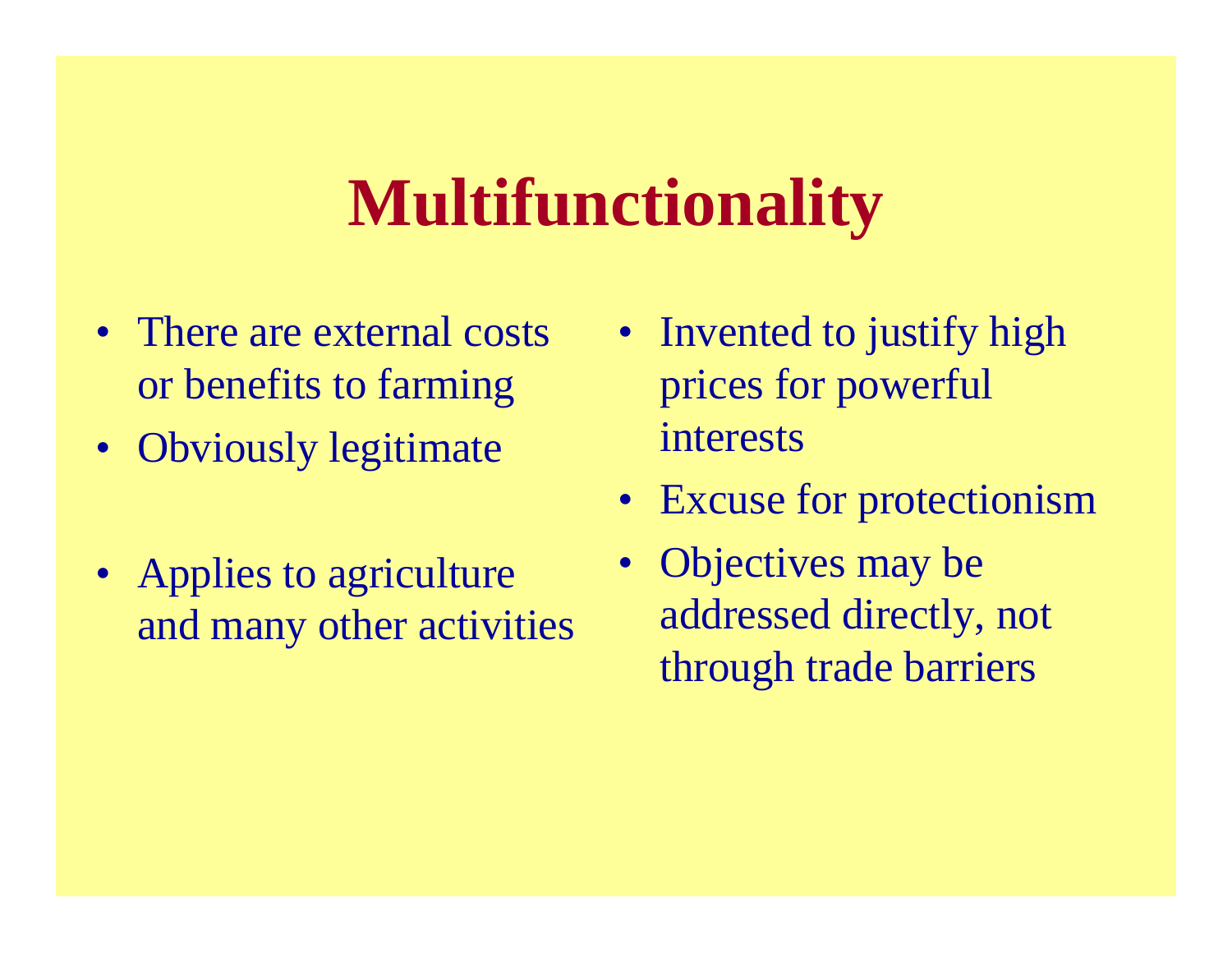# **Major parts to the agriculture Uruguay Round Agreement**

- 1. Improved Access
- 2. Export subsidy
- 3. Domestic support
- (SPS, dispute settlement, agreements in other areas)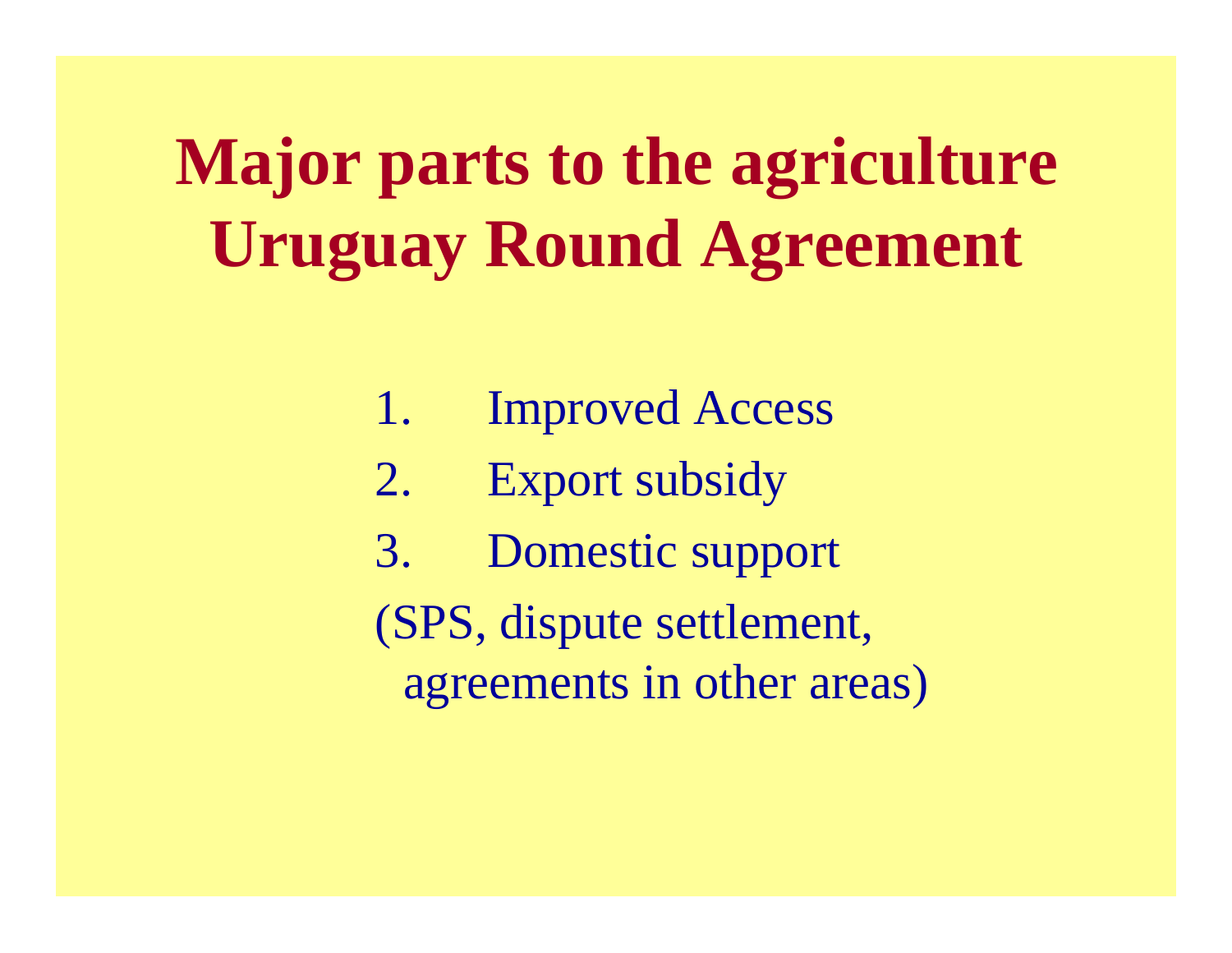

# **Slave Labor?**

#### A discussion on the World **Trade Organization**

The International Relations Student Association **1** invites all students to attend this discussion on the pros and cons of the WTO. Two speakers will lead this discussion: Professor Sumner from the Econ Department, and Aaron King, a UCD student protestor who attended the anti-WTO demonstration at Seattle.

### Wednesday, Feb.23rd 6-7pm, 151 Olson Hall

Questions? Email Nigel at: japhis14@aol.com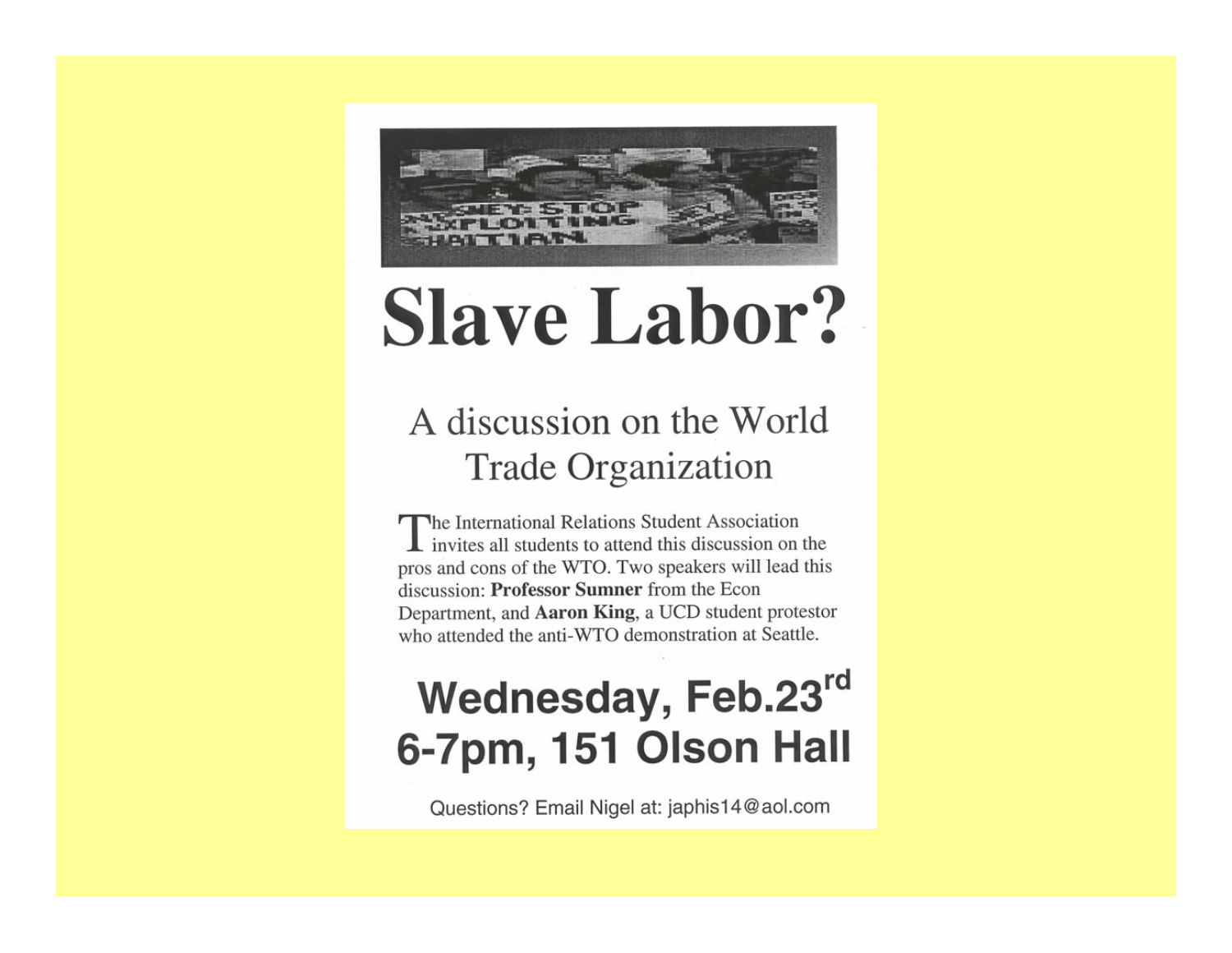Comparisons of US and EU Commodity Policy with Implications for WTO Negotiations

Measures of Trade Distortion for EU and US (Luca Salvatici, University of Roma "La Sapienza")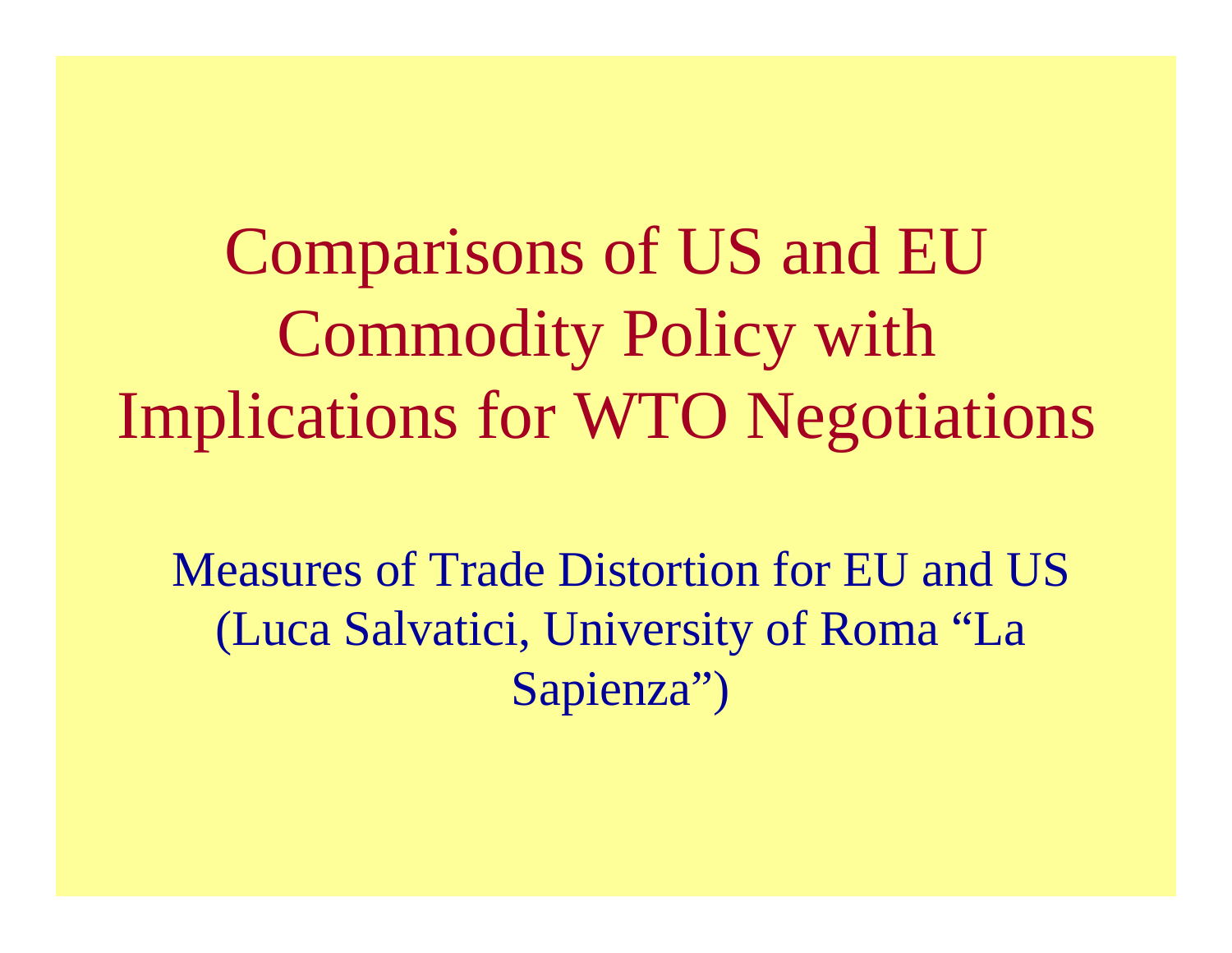## Trade distortions indicators

- Domestic support:
	- Aggregate Measurement of Support (WTO notifications) / Producer Support Estimates (Oecd)
- Border measures:
	- Export subsidies (WTO notifications)
	- Tariffs (WTO schedules)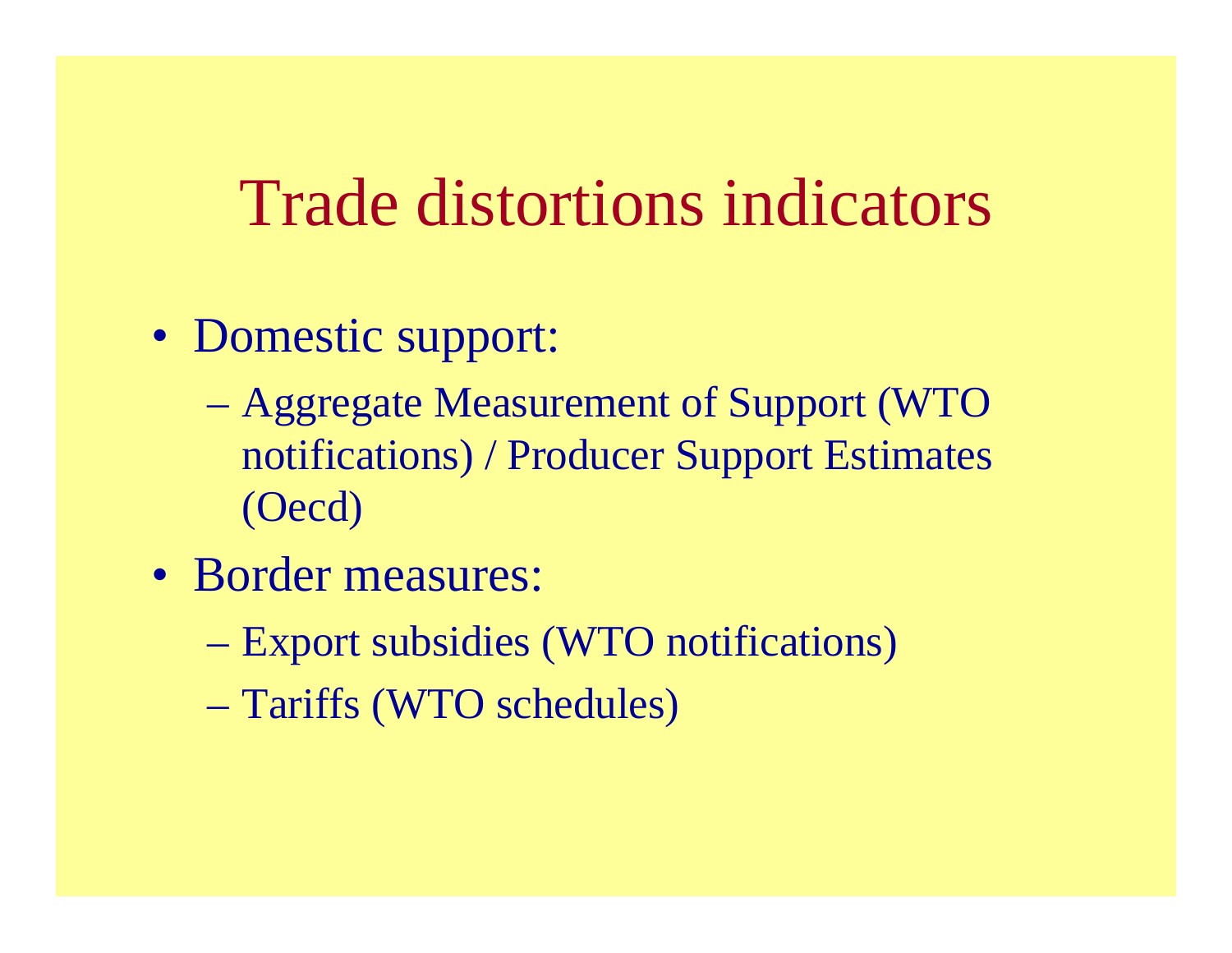### Domestic support composition

• In contrast to the PSE, the AMS measures only the domestic support that is *amber*  (subject to WTO disciplines) Source: Oecd, 1995-98 WTO notifications

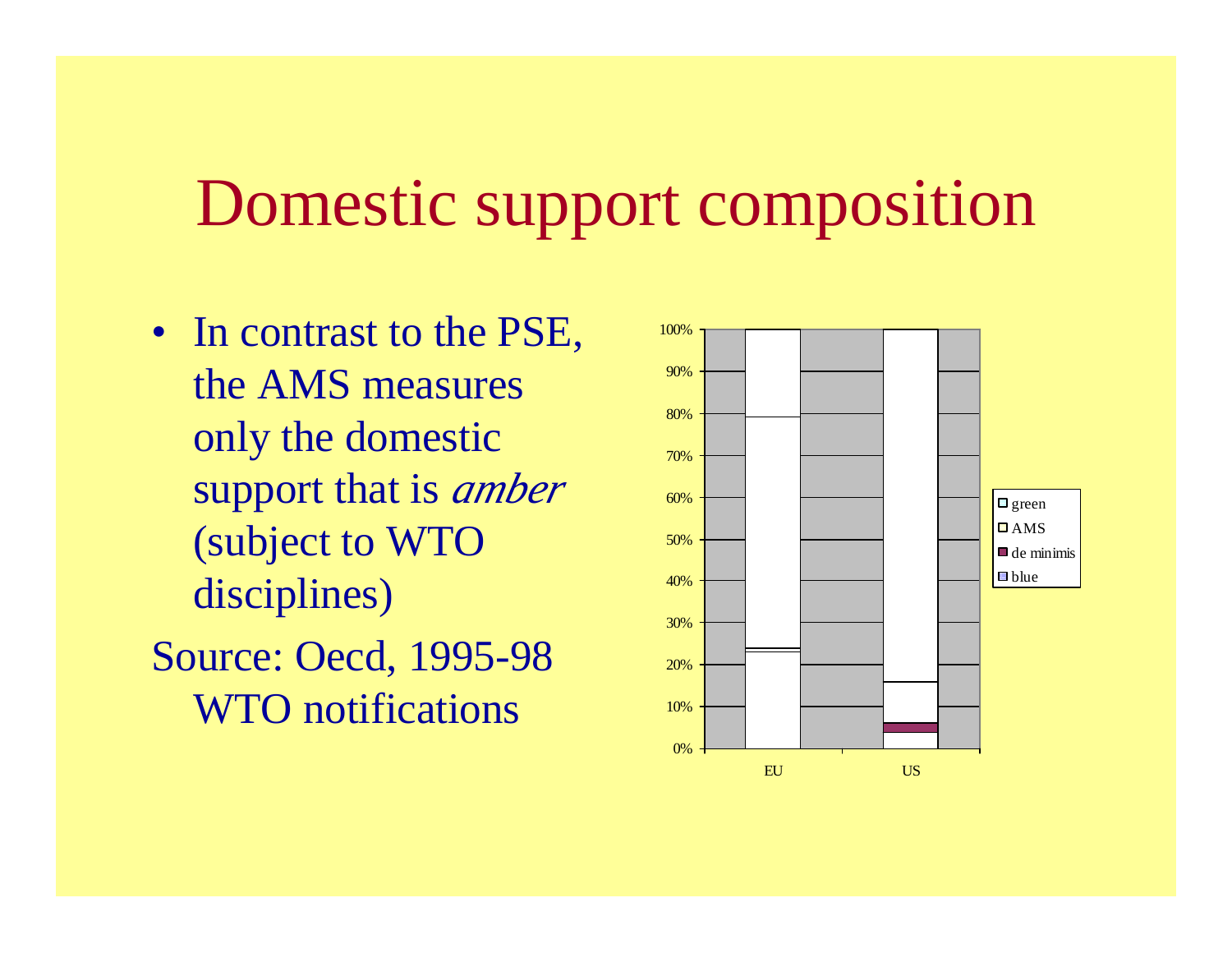## A closer look to the AMS (1997)

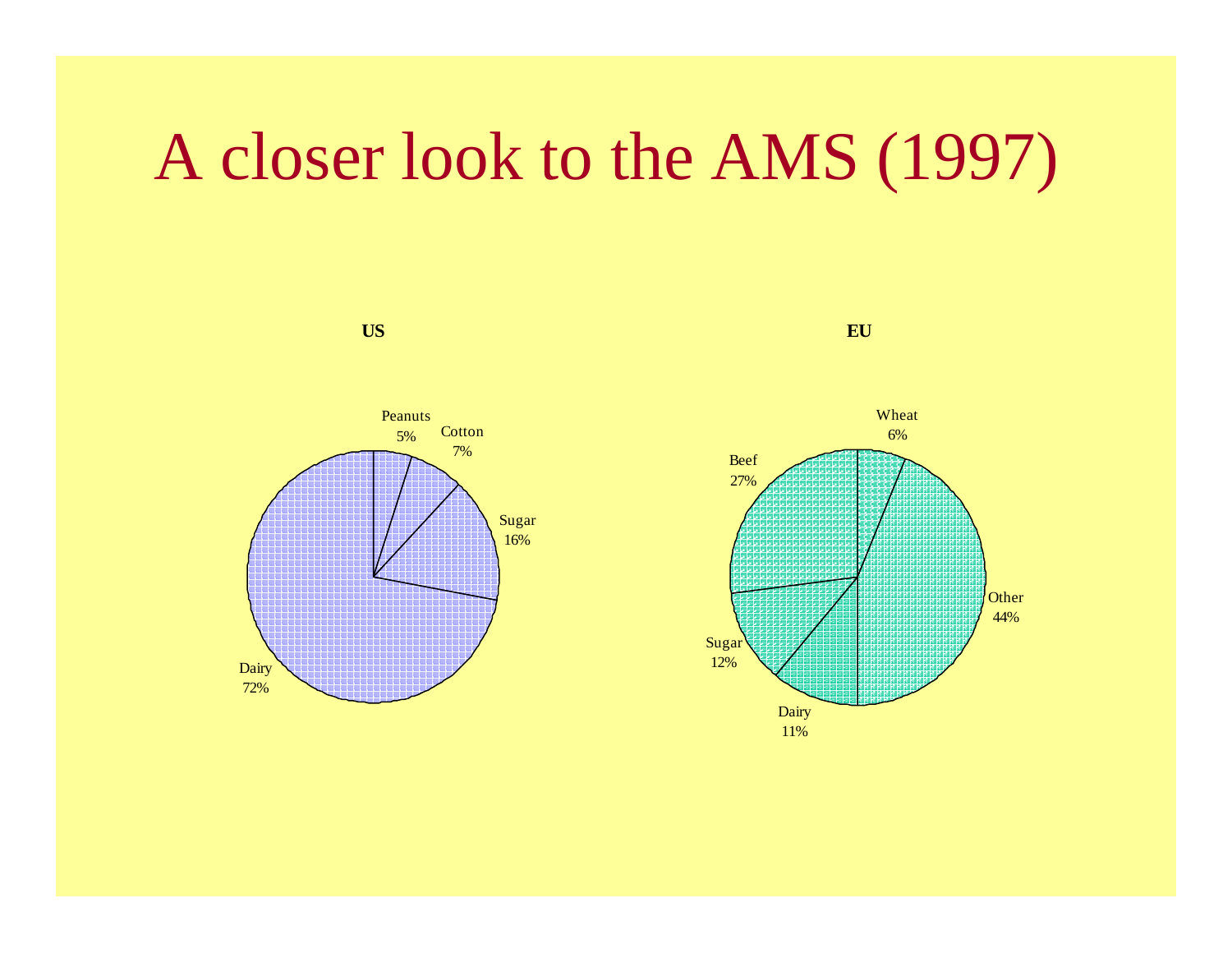### Domestic support: general issues

•Since the PSE largely exceeds the AMS (EU: \$105 vs. 56 billion; US: \$51 vs. 6 billion) do we need more stringent criteria for the *blue* and *green* boxes?

•Since different types of amber box programs affect production and trade differently, do we need more (than three) boxes?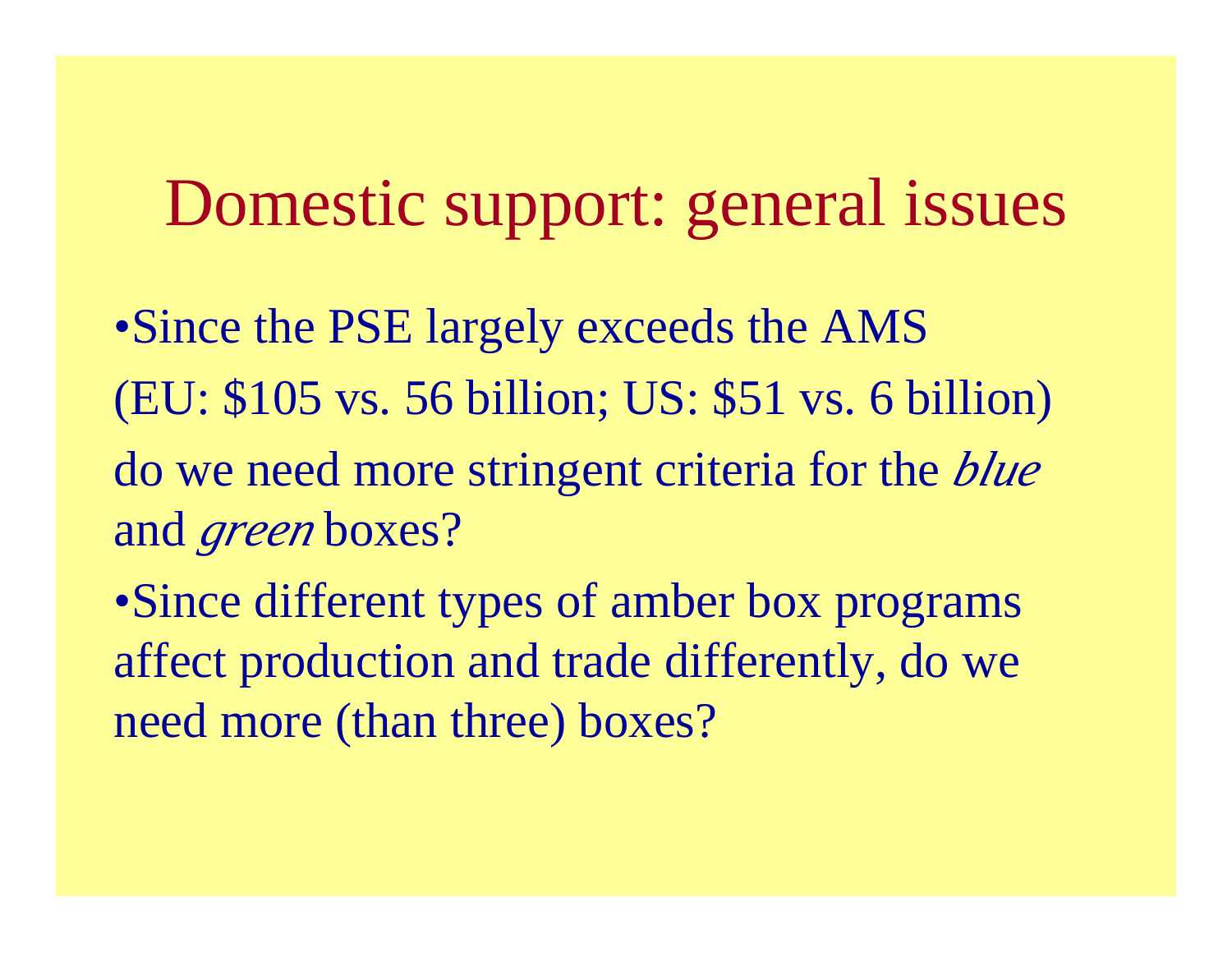## Domestic support: negotiating issues

- Given the uneven distribution of support across commodities, it seems *unlikely* that productspecific commitments will be accepted
- Given the differences in the absolute (and relative) levels of support, the US ask for a *level playing field* (i.e., final bound level equal to a fixed percentage of the members' value of total agricultural production)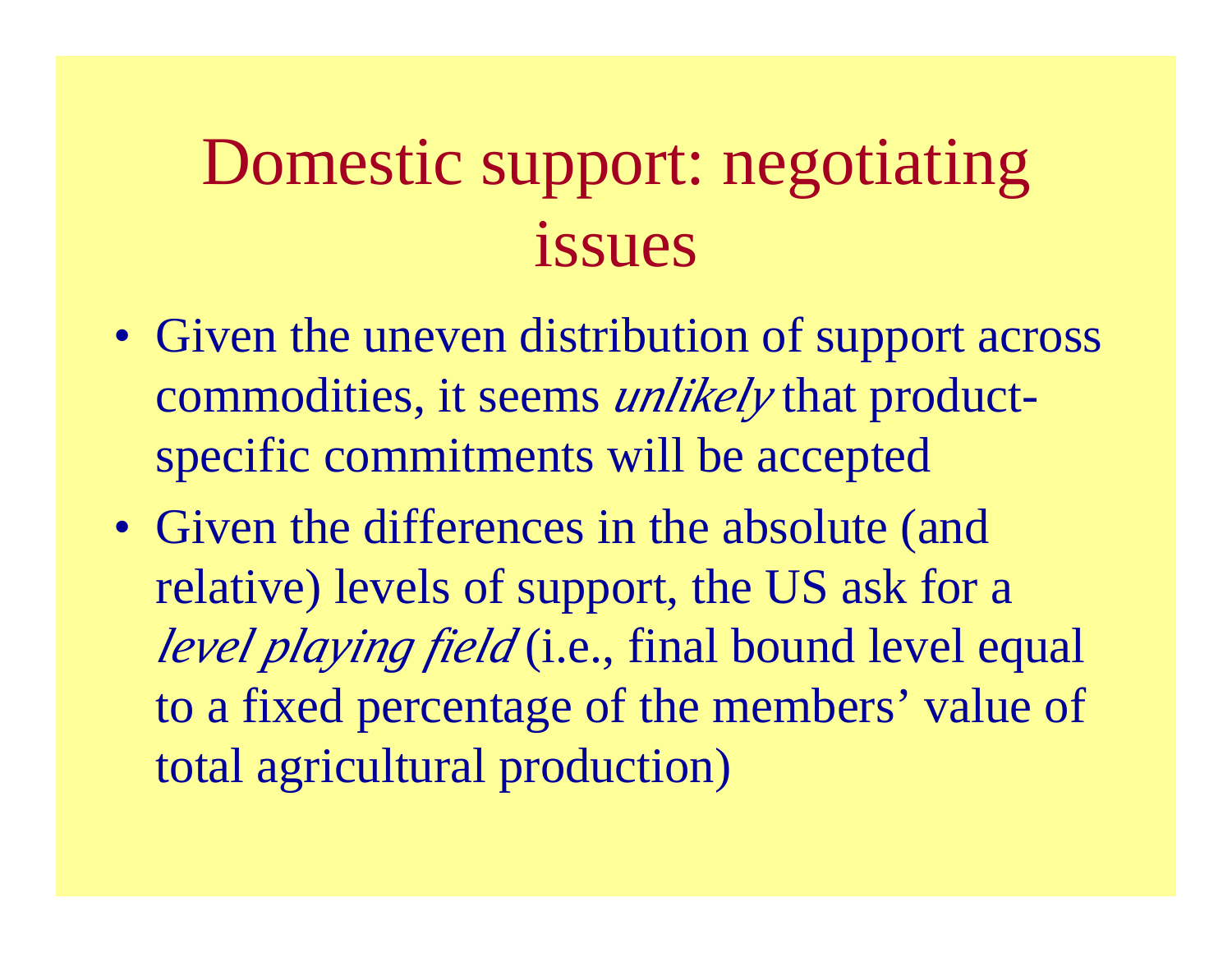## Export subsidies

It is an European issue (1998: EU \$5968 million, US \$147 million), isn't it?

- $-$  Export credits as subsidies (US subsidy  $= 6.6\%$ of export value)
- State trading enterprises: market power, transparency, price discrimination, pooling…
- Food aid: has it been used as a mechanism to dispose of excessive commodity stocks and as a tool for market development?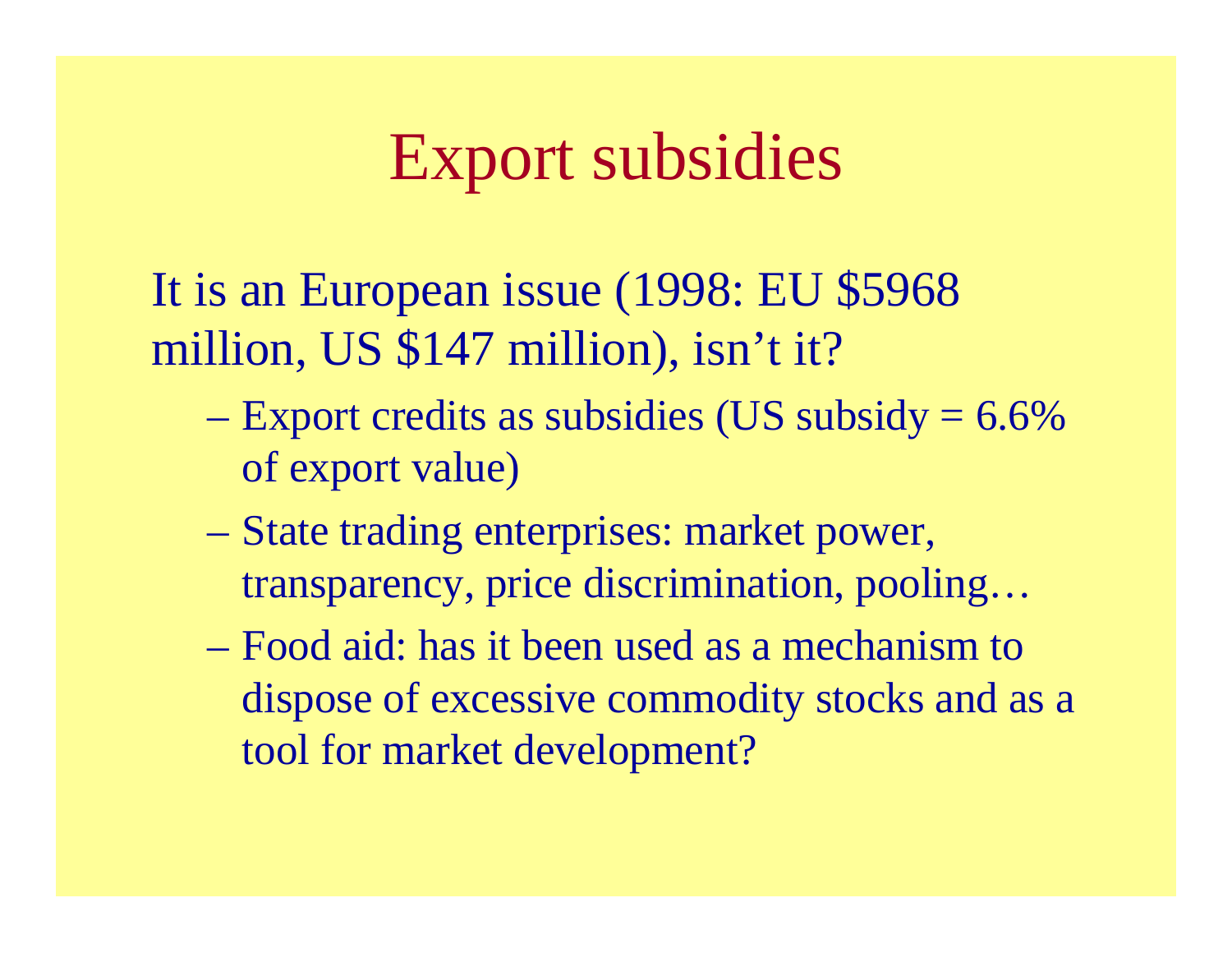## **Tariffs**

- Both the EU and the US have roughly the same percentage of
	- –bound tariff lines (100%)
	- –duty free tariff lines (35%)
	- –lines with specific and compound tariffs (33%)
- ... but the simple average bound tariff is 18% in the EU and 7% in the US.

WARNING: the applied (i.e., preferential, in-quota) tariffs are quite different from the bound ones!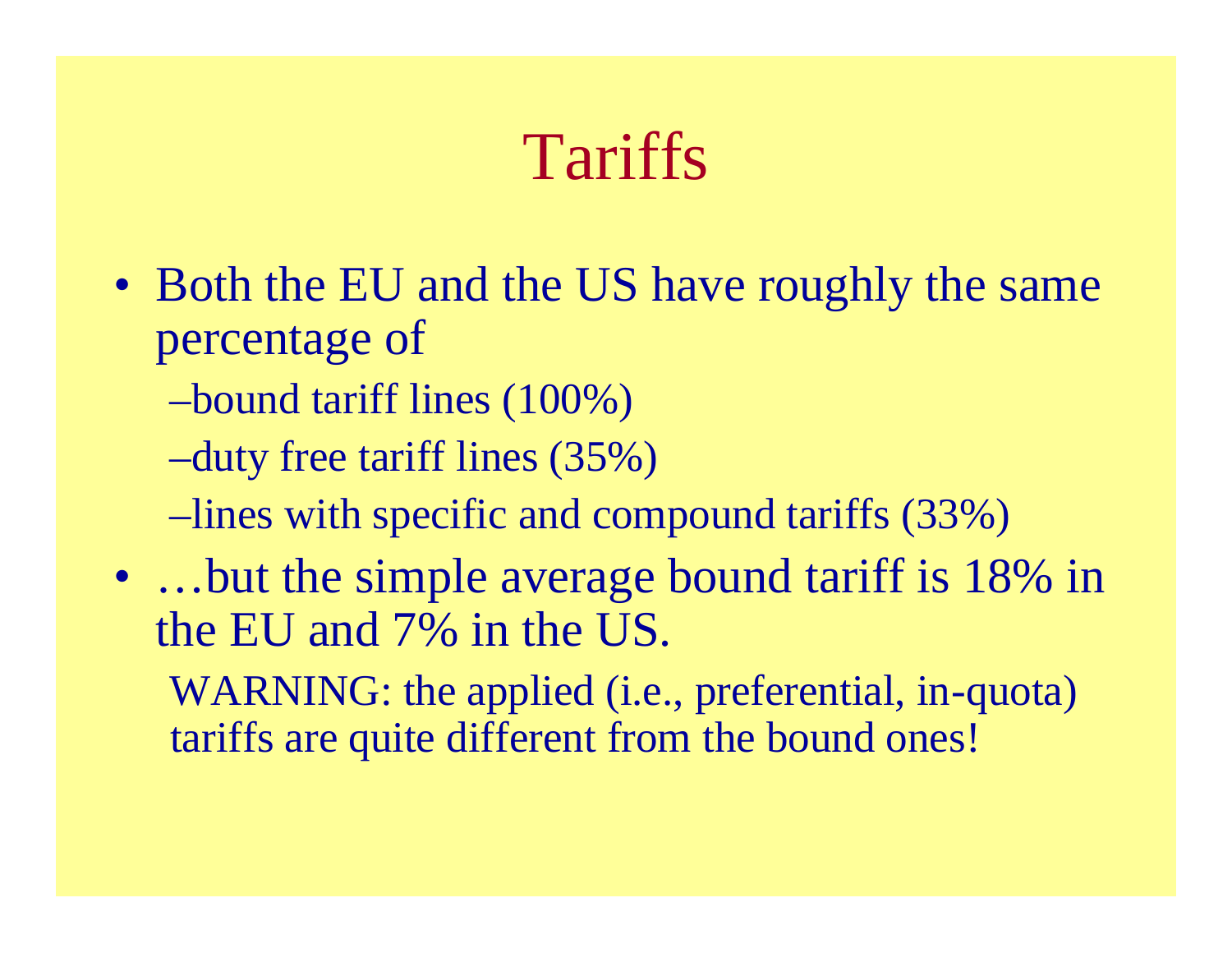## Tariff profiles

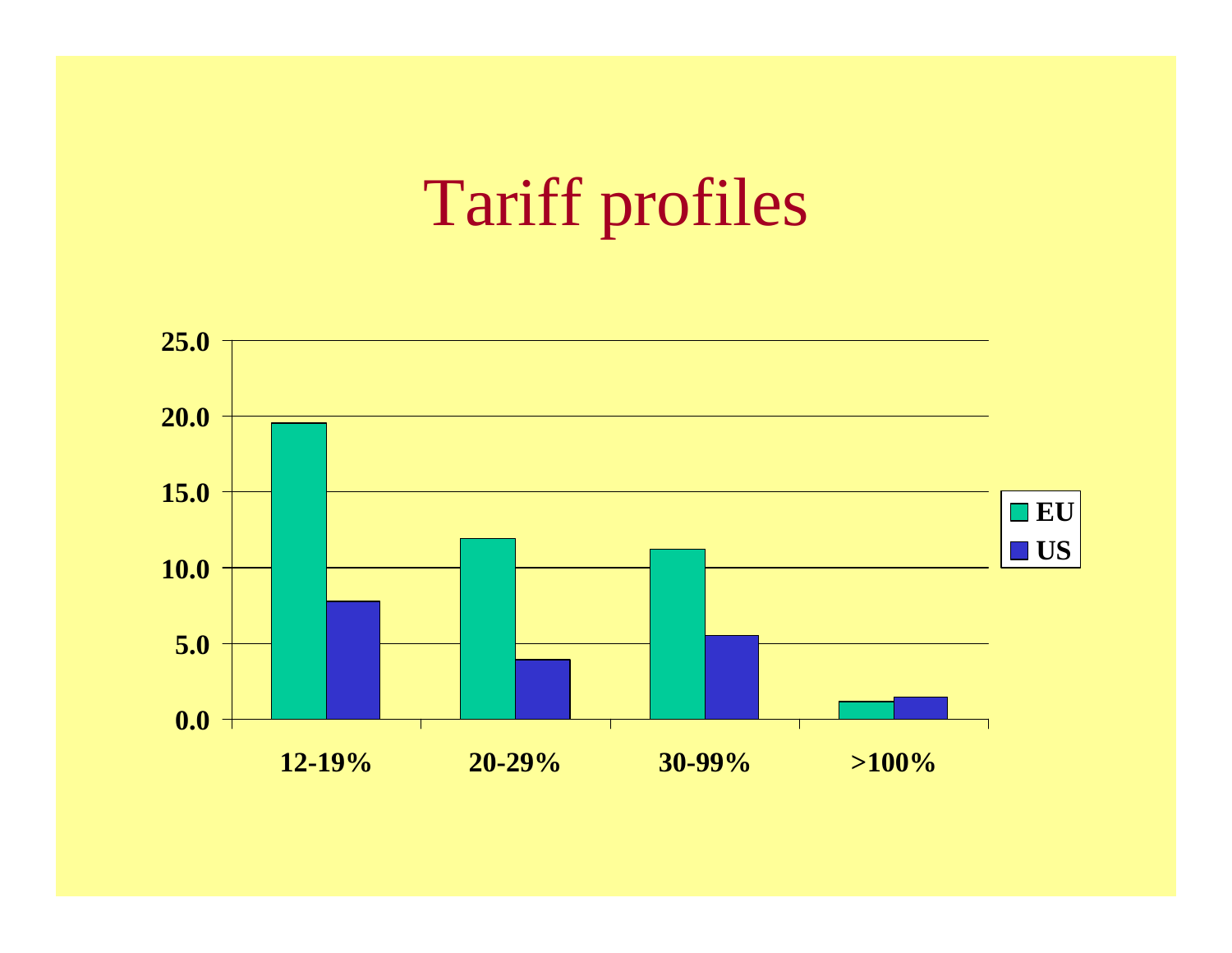## Tariffs: open issues I

- "Water in the tariffs": should *actual* or *bound* tariffs be negotiated?
- "Dilution": how much freedom should be left to the governments in implenting the tariff reductions?
	- tariff line commitments vs. average reduction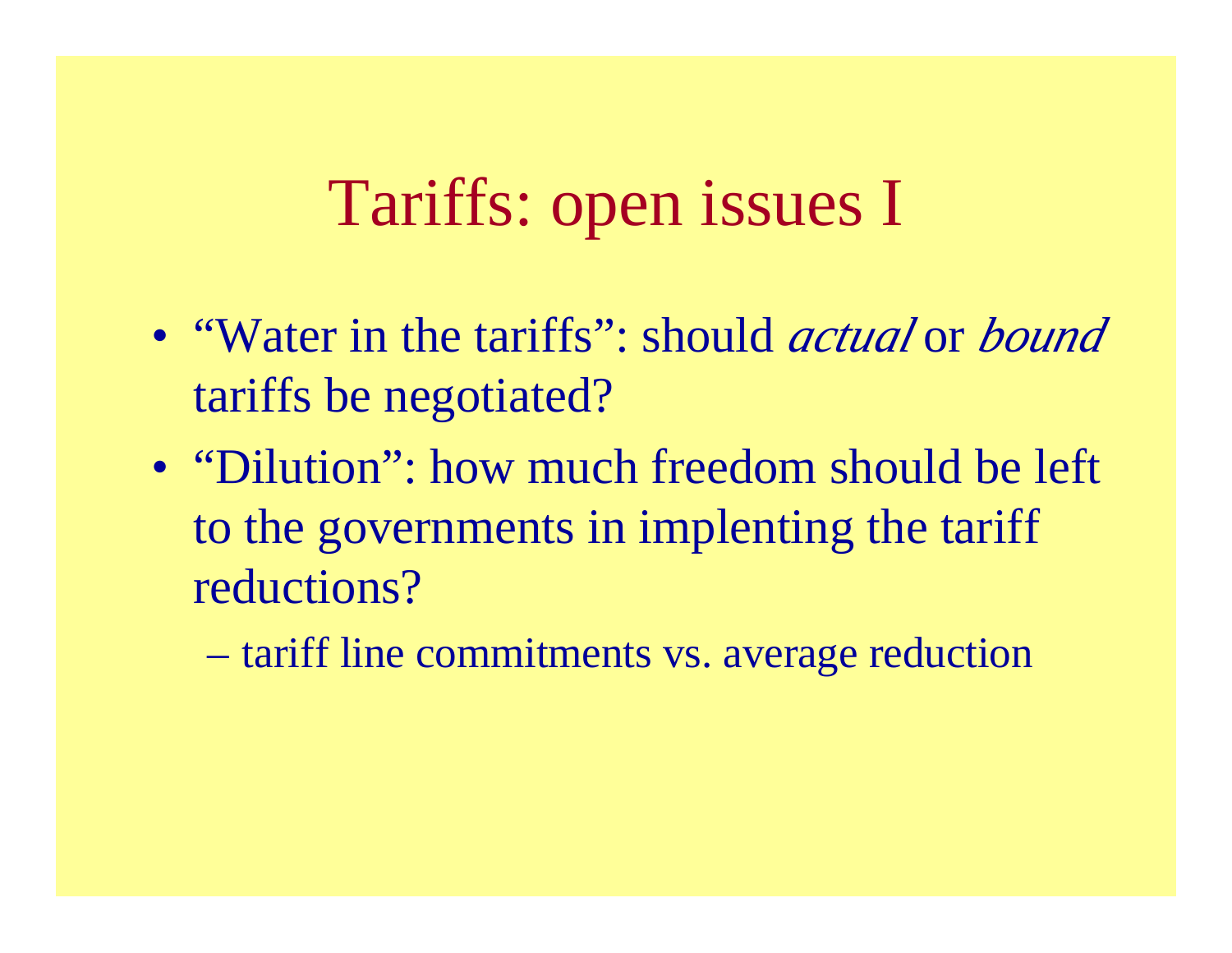## Tariffs: open issues II

- "Formulas": is it more important the tariff *level* (mean) ot the tariff *dispersion* (standard deviation)?
	- Uniform reduction vs. Swiss formula
	- Use of theoretically sound tariff indexes (e.g., TRI, MTRI)
- Would the "tariffication" of *non-ad valorem* tariffs be a good idea?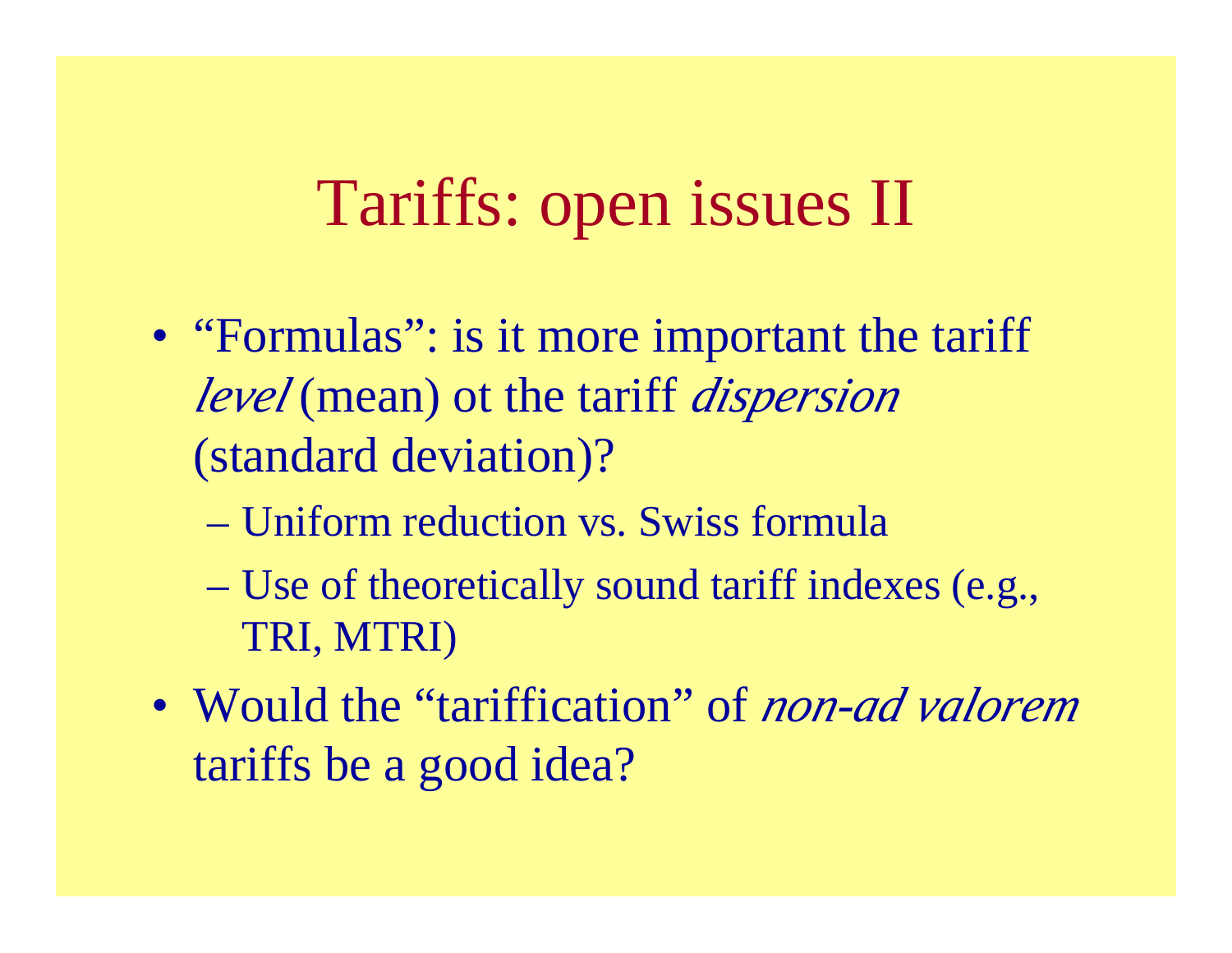Comparisons of US and EU Commodity Policy with Implications for WTO Negotiations

Comparison of EU and US Grain Policy Bruno Henry de Frahan Université catholique de Louvain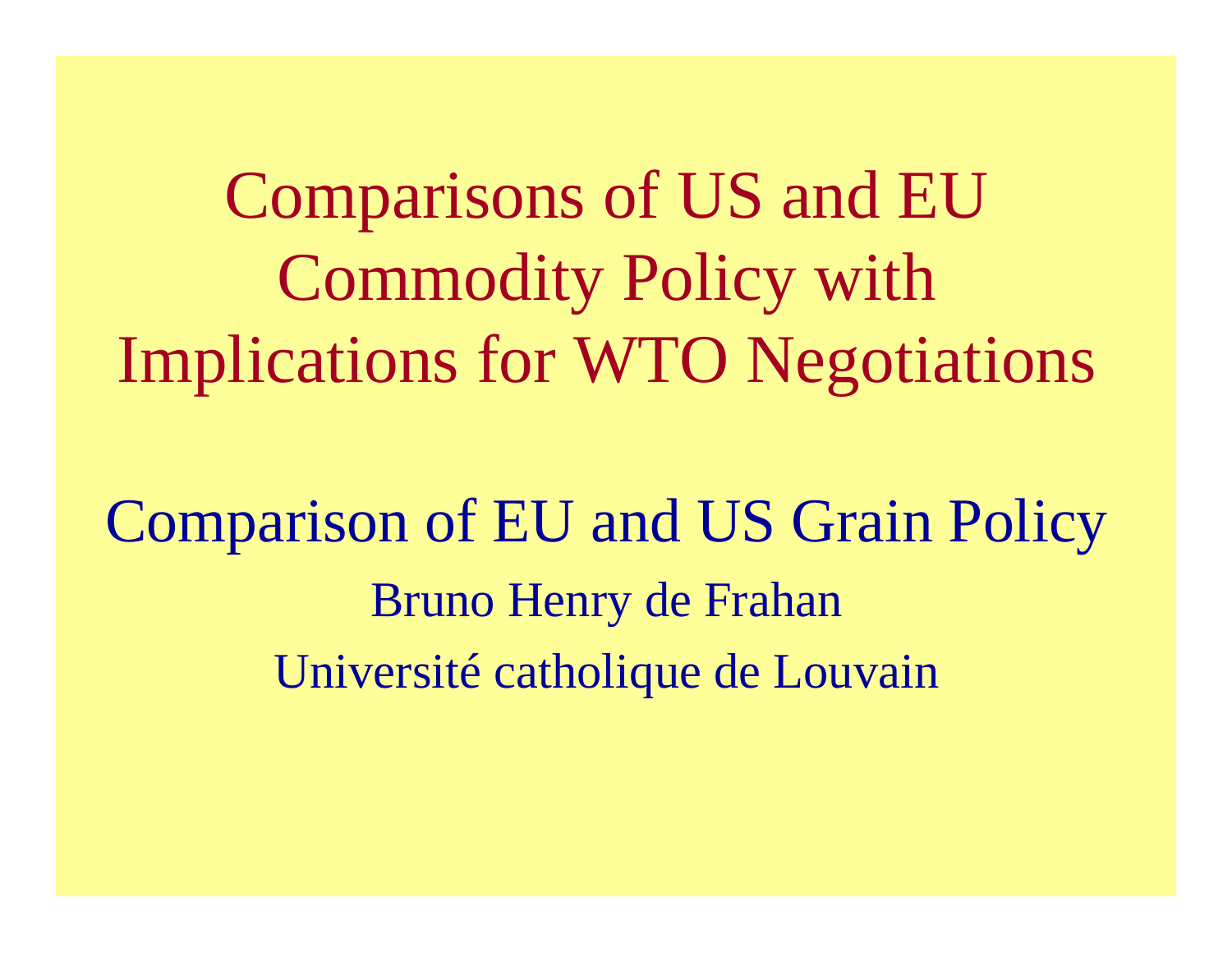### Is EU grain policy converging to US's?

#### 1985 Farm Bill:

- Wheat loan rate: -41%
- Deficiency payments decoupled from yield
- Mandatory set aside & conservation (CRP)
- Export subsidies (EEP)

#### 1992 CAP Reform:

- Grain intervention price: -30%
- Acreage direct payments decoupled from yield and price
- Mandatory set aside
- Export subsidies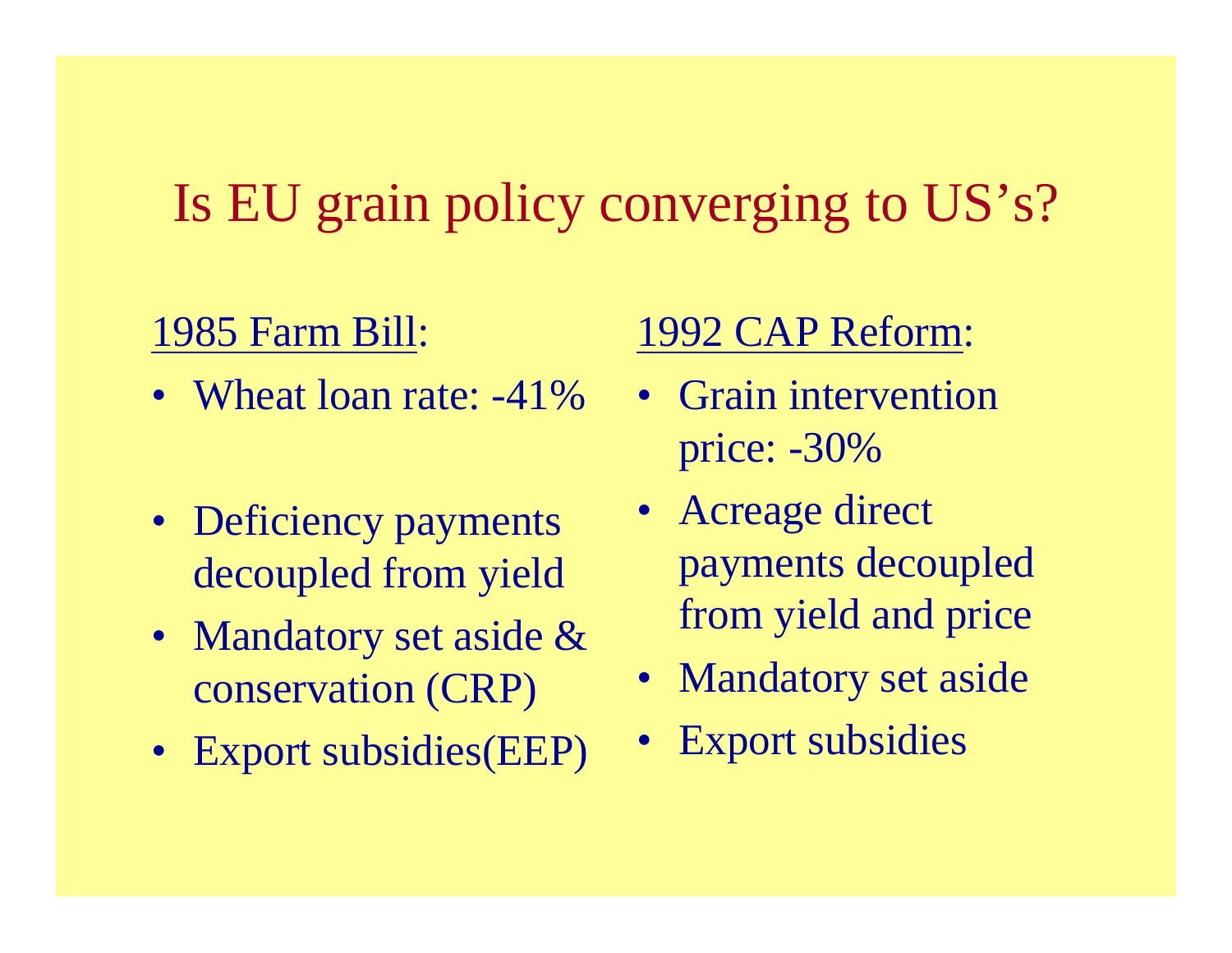# Or, is US grain policy converging to EU's?

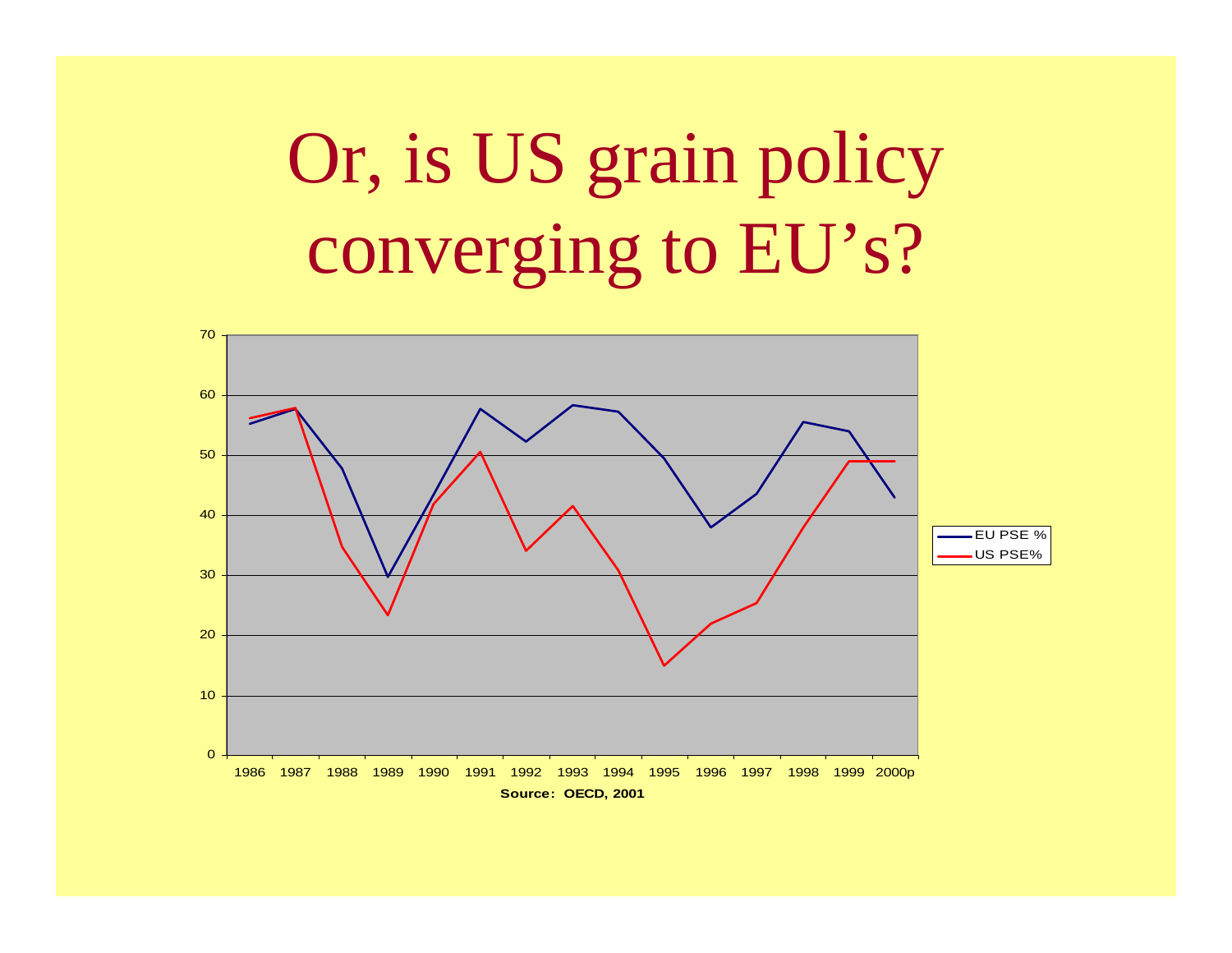## EU and US percentage MPSs for wheat are diverging since 1997



**Source: OECD, 2001**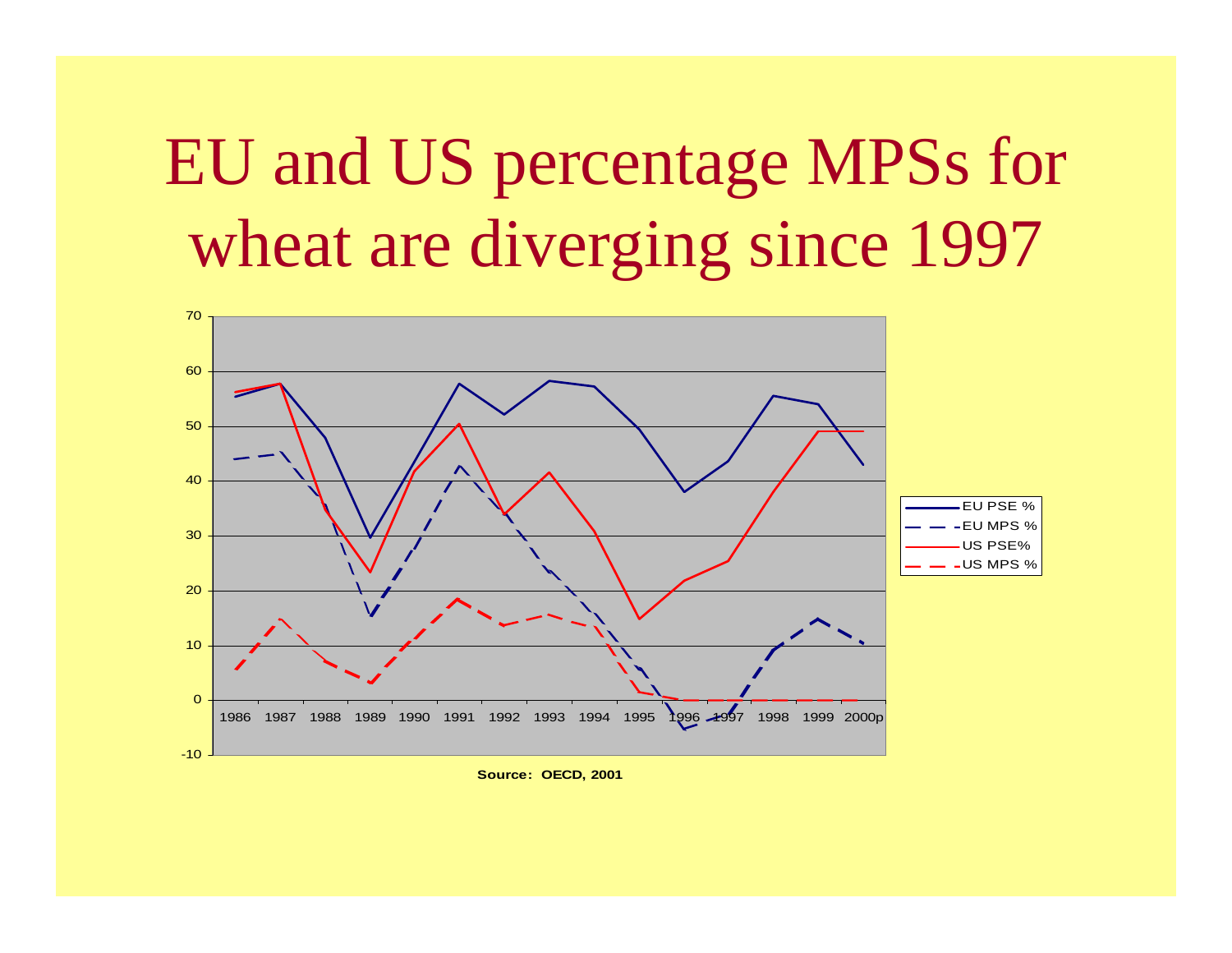# A closer look at the EU grain policy instruments

- Intervention price
- Threshold/reference price
- Export subsidies
- Direct payments
- Set aside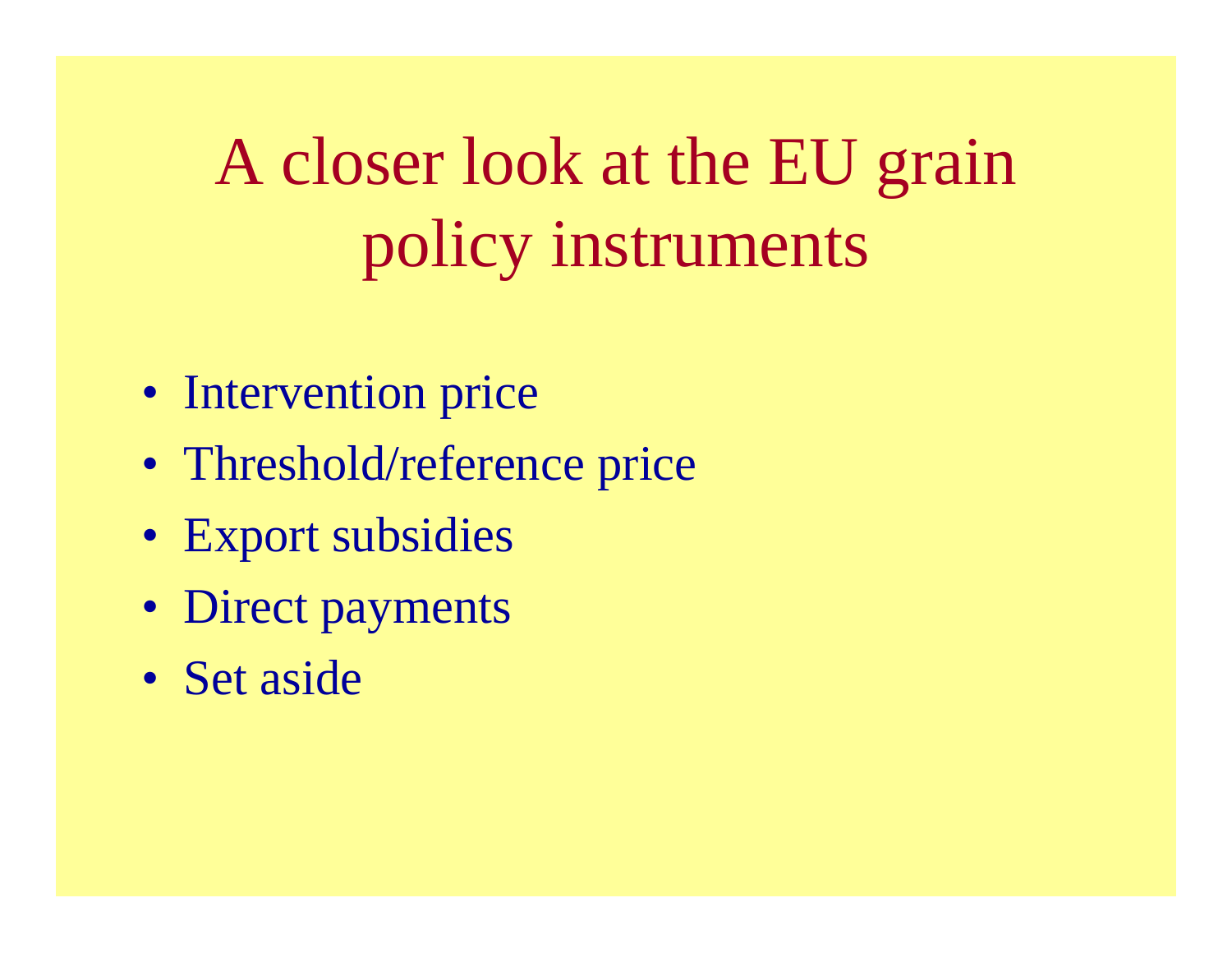### EU and world prices of wheat are converging (Nominal French francs)



Source: ONIC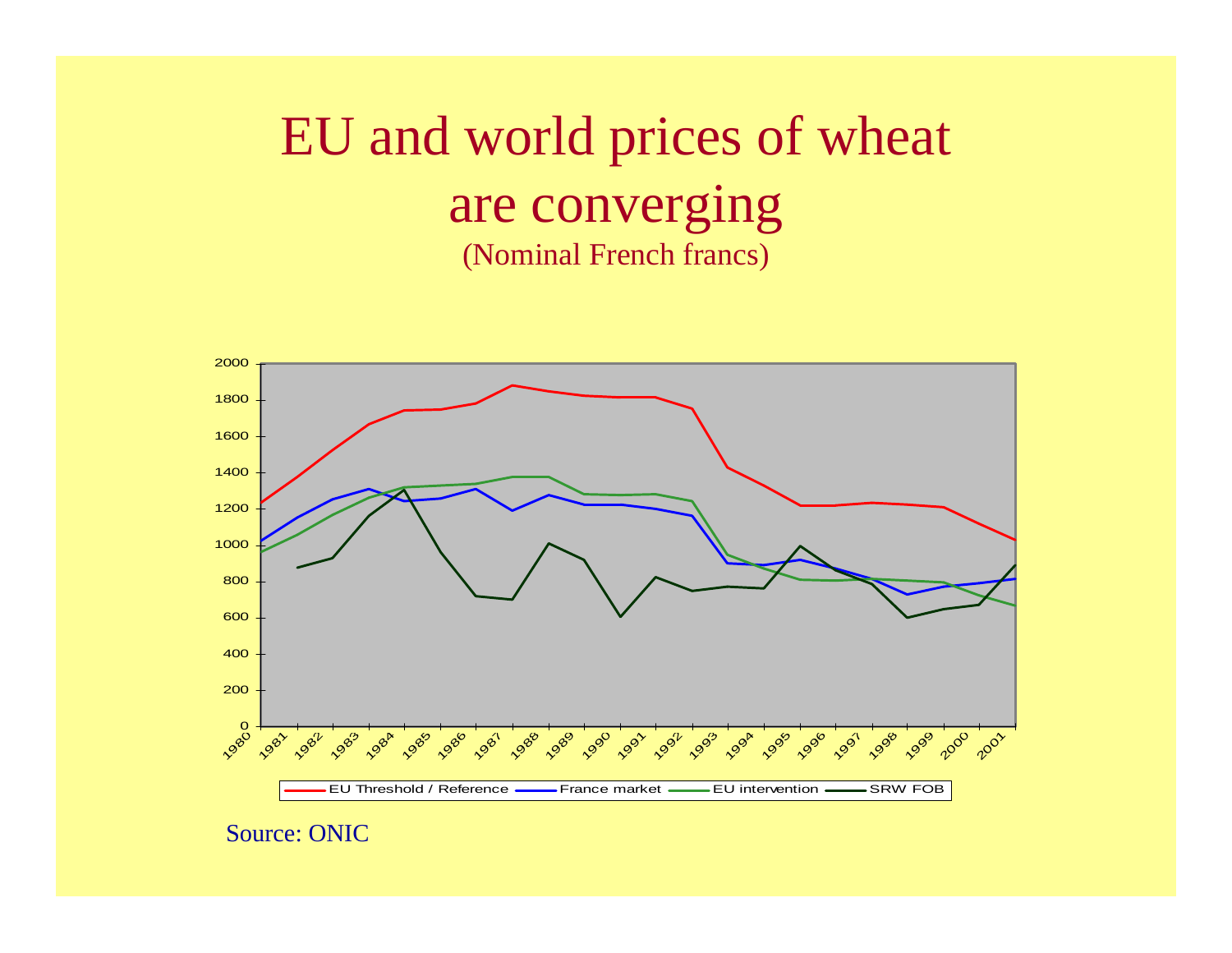## EU imports of US and Canadian wheat are growing ('000 T)



**Souces: USDA and CWB** 

 $\Box$  EU Imports from Canada  $\Box$  EU Imports from US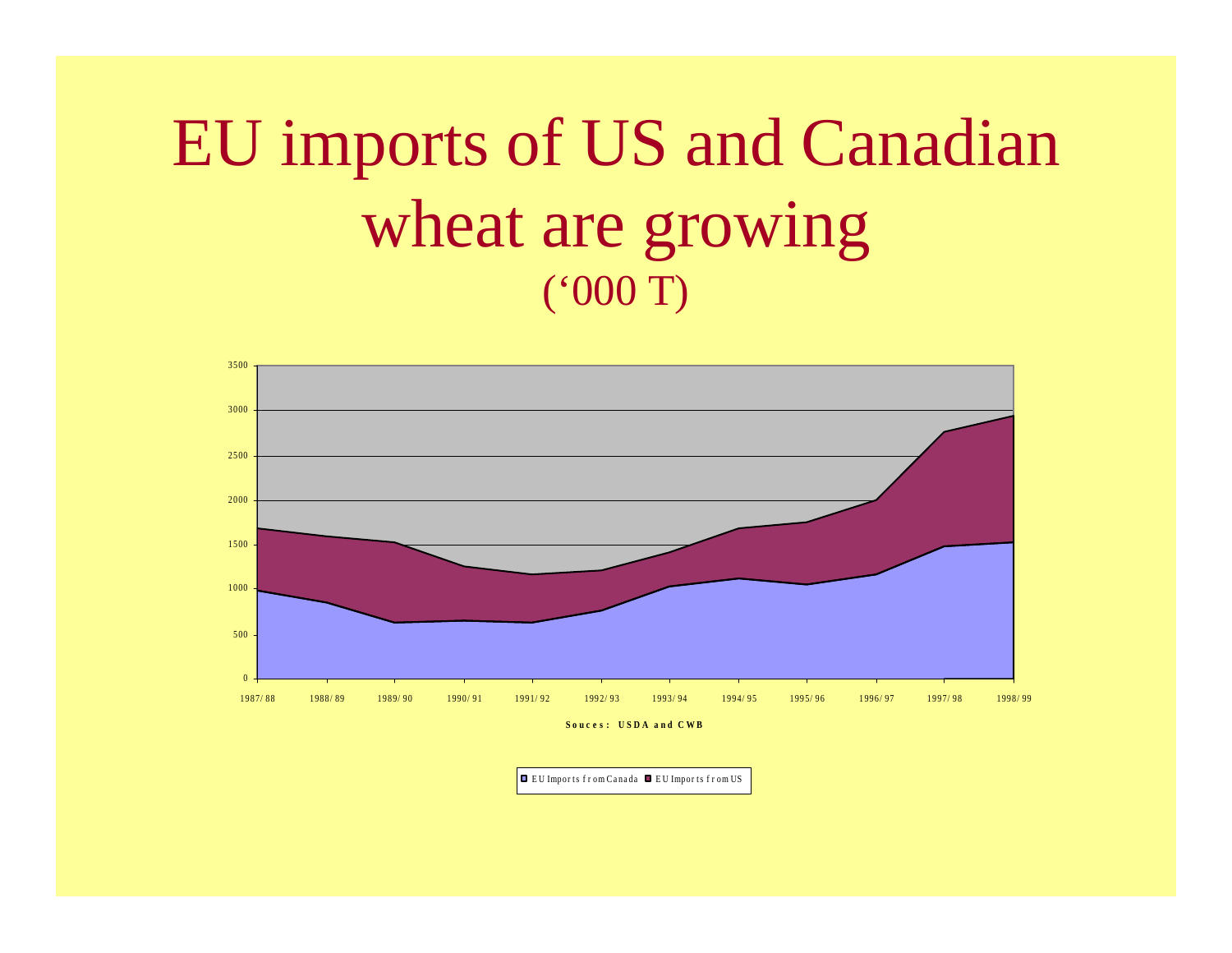EU export subsidies are decreasing according to UR commitments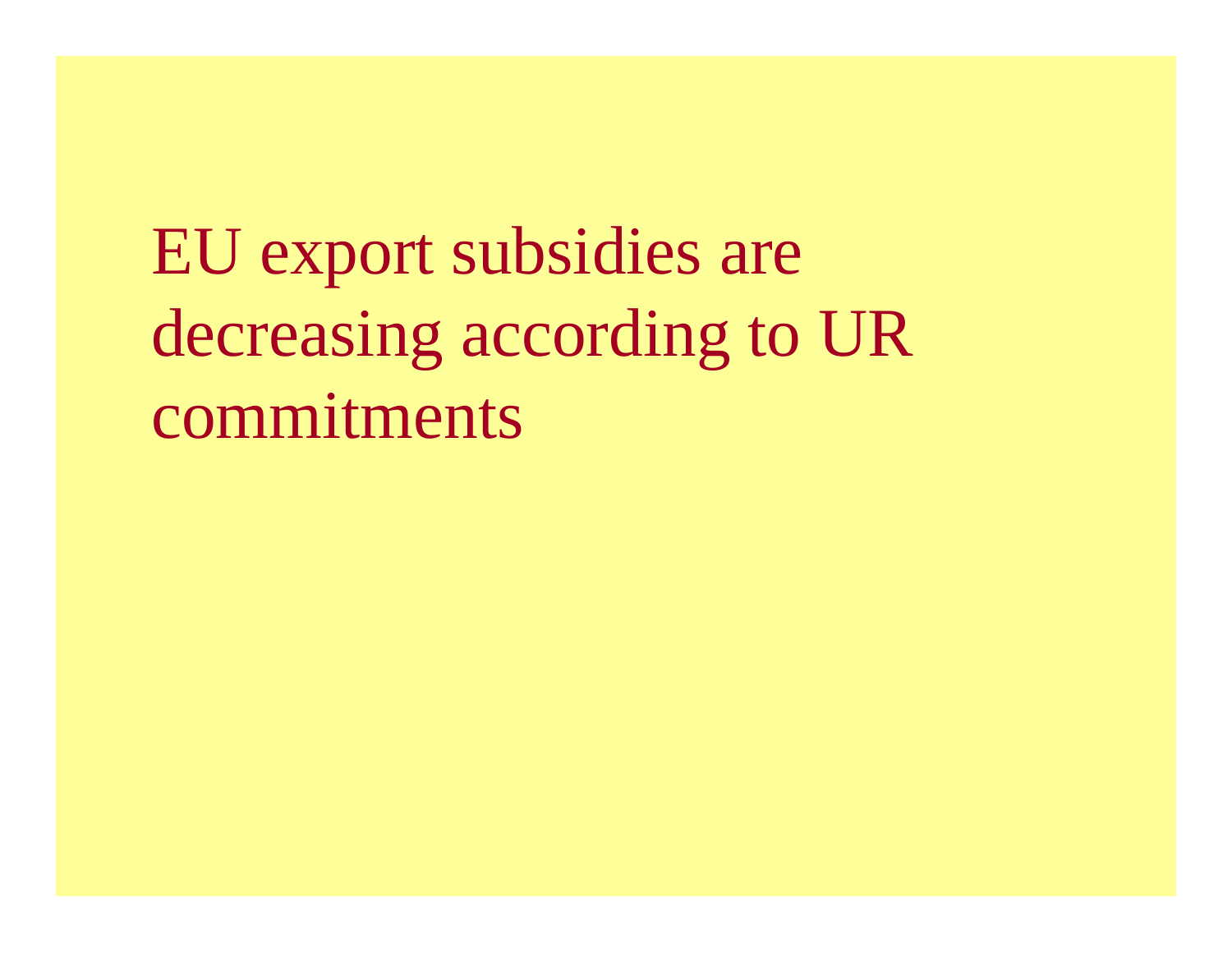EU acreage direct payments are becoming more decoupled in terms of supply response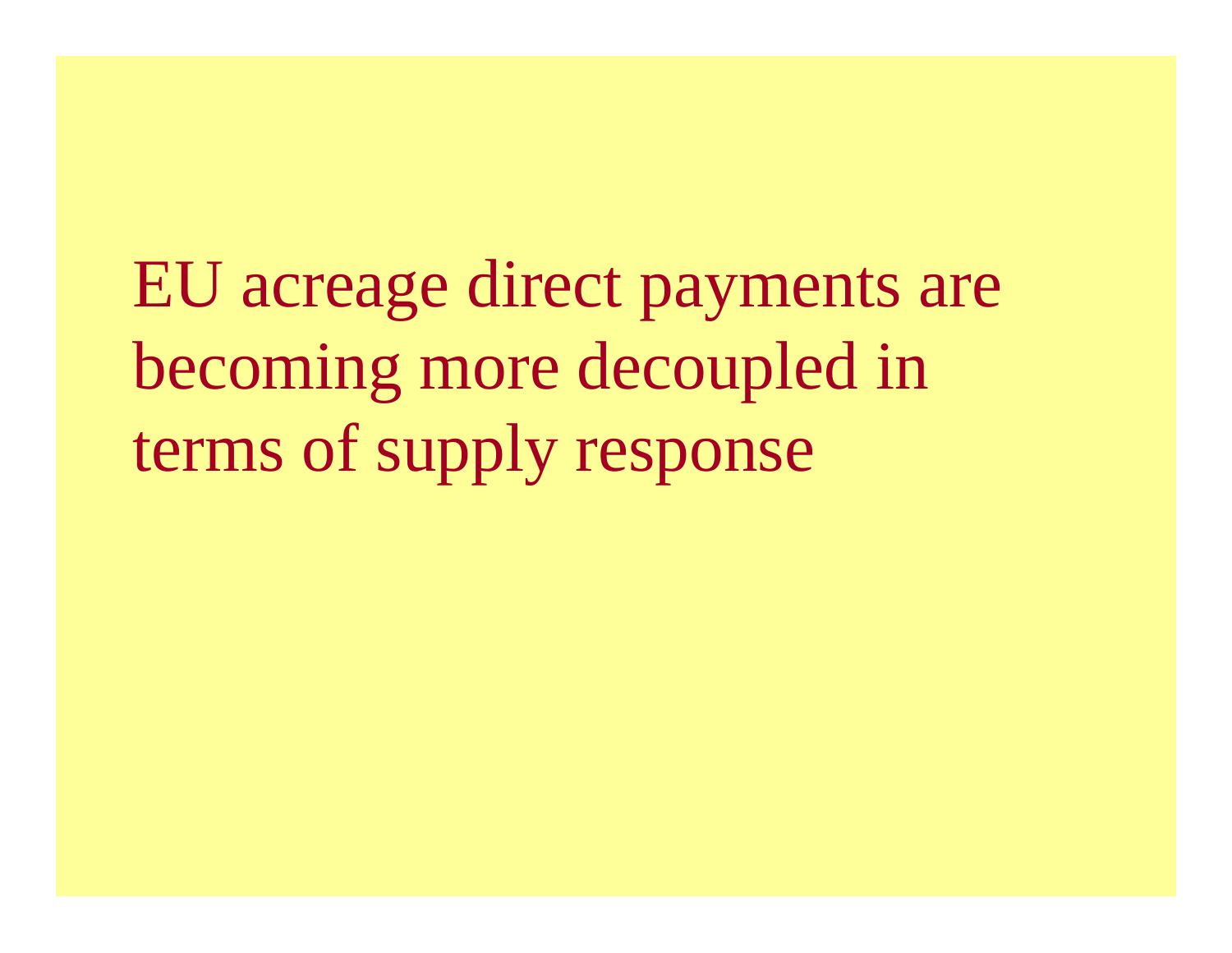The EU set-aside supply control is still hanging on arable land

- To what extent is EU grain policy lagging on a different path of reform than the US policy?
- To what extent is set aside more transfer efficient than export subsidies?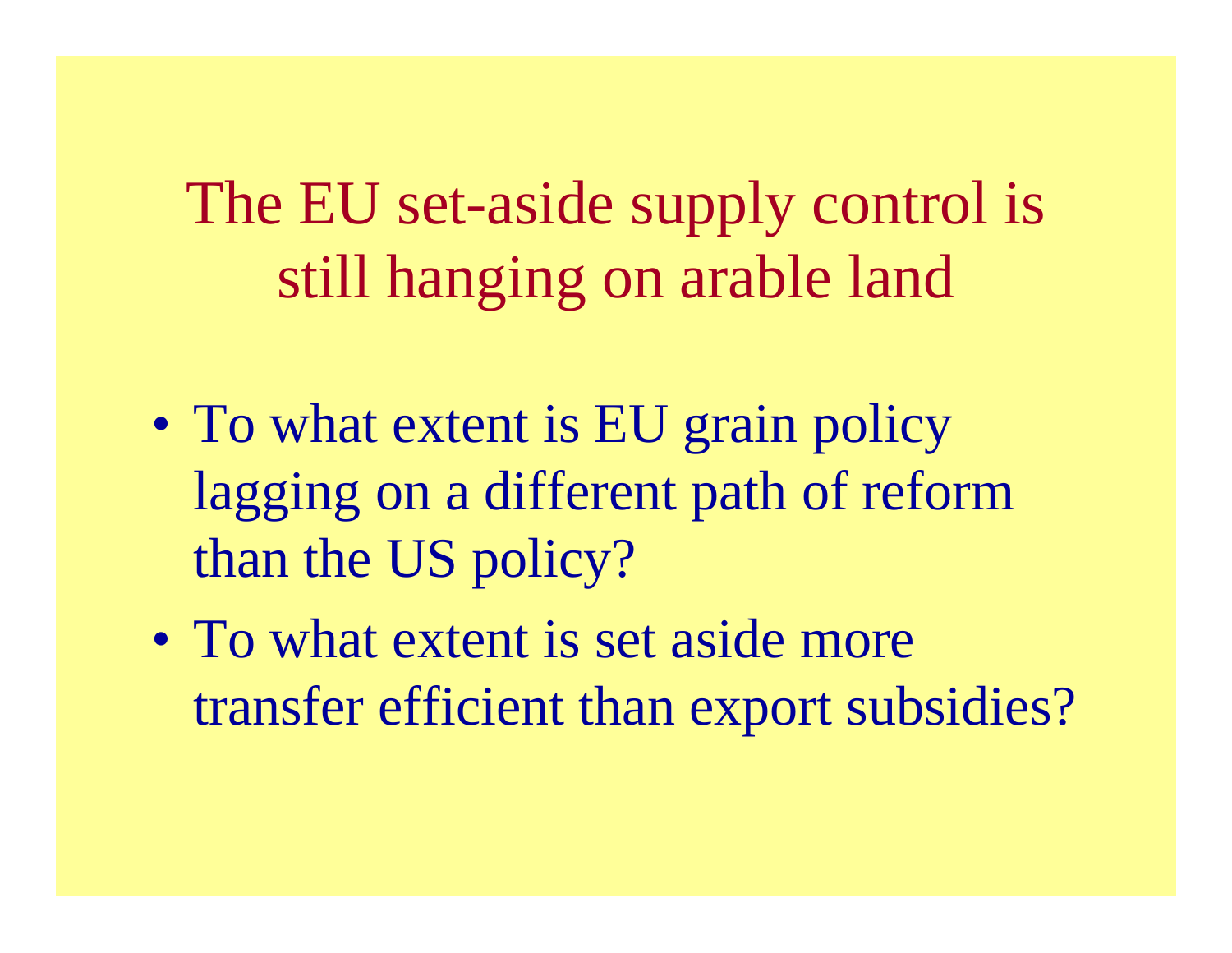### **Would EU grain policy catch up US's?**

EU proposals:

- To implement a simplified direct payment scheme for small farms,
- To make some direct payments contingent upon cross compliance requirements,
- To eventually eliminate export subsidies.

To remove mandatory set aside?

To rebalance import protection across cereals? To design income safety net schemes?

Will the EU have grain policy instruments:

- Less market and trade distorting,
- Promoting positive externalities,
- Less unfair?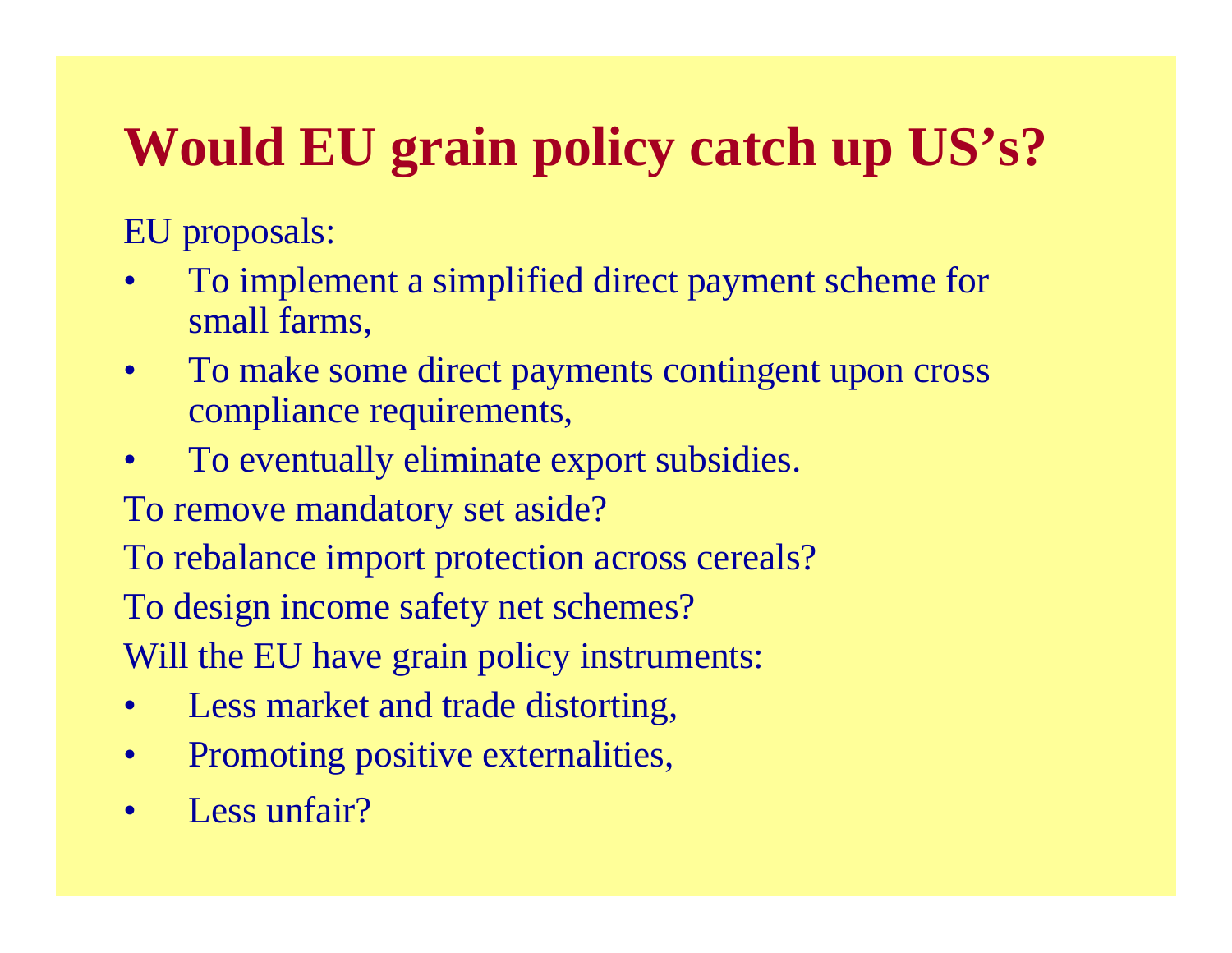# **Evolution of US and EU Policy on SPS-TBT Issues**

J.C. Bureau UMR Economie Publique INRA-INAPG Paris and Iowa State University, Ames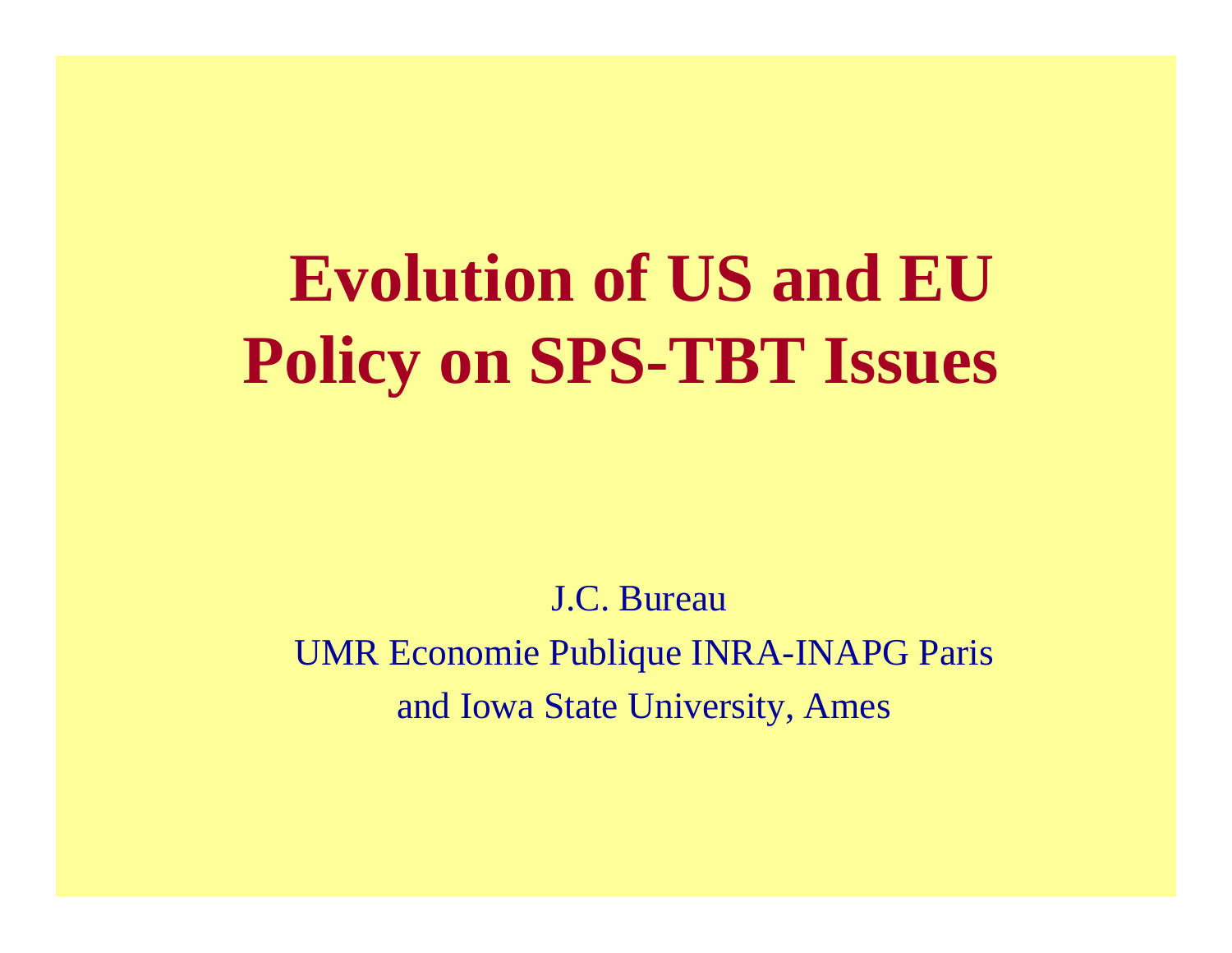## US complaints against EU

- Hormone treated beef
- Poultry regulation
- BSE sensitive meat
- Triphosphate
- Biotechnology approval
- Labeling (mainly GMO)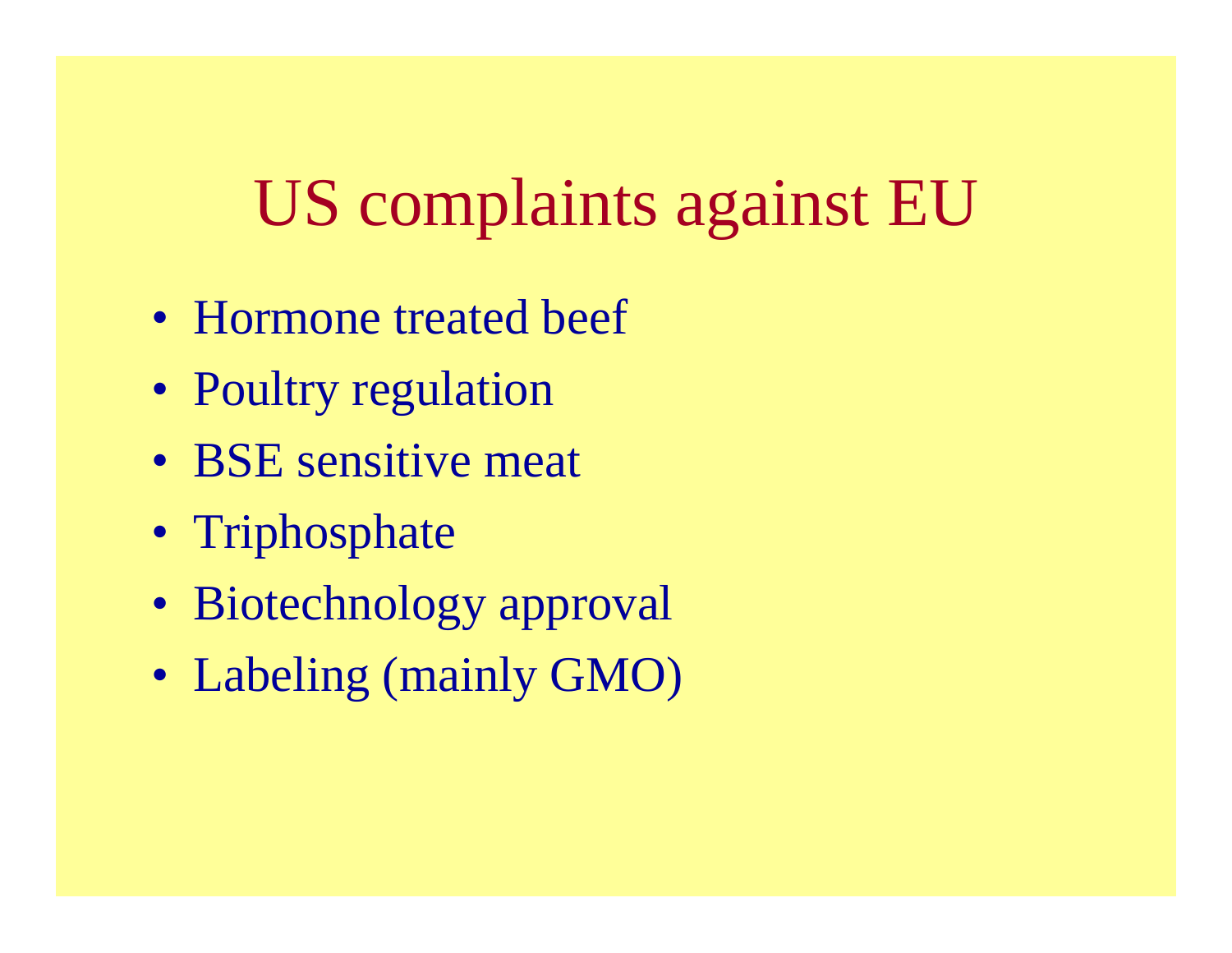### EU complaints against US

- Unpasteurized cheese; Side effect of Import Milk Act on yoghurts
- Access to labels for imports (Grade A milk)
- Geographical indications/grape names.
- Administrative obstacles : multiple agencies; restrictive procedures (invoice; controls in canned fruits); delays for approving exporters (fruits) , approving labels (wine); open lists of pests & uncertainty (fruits).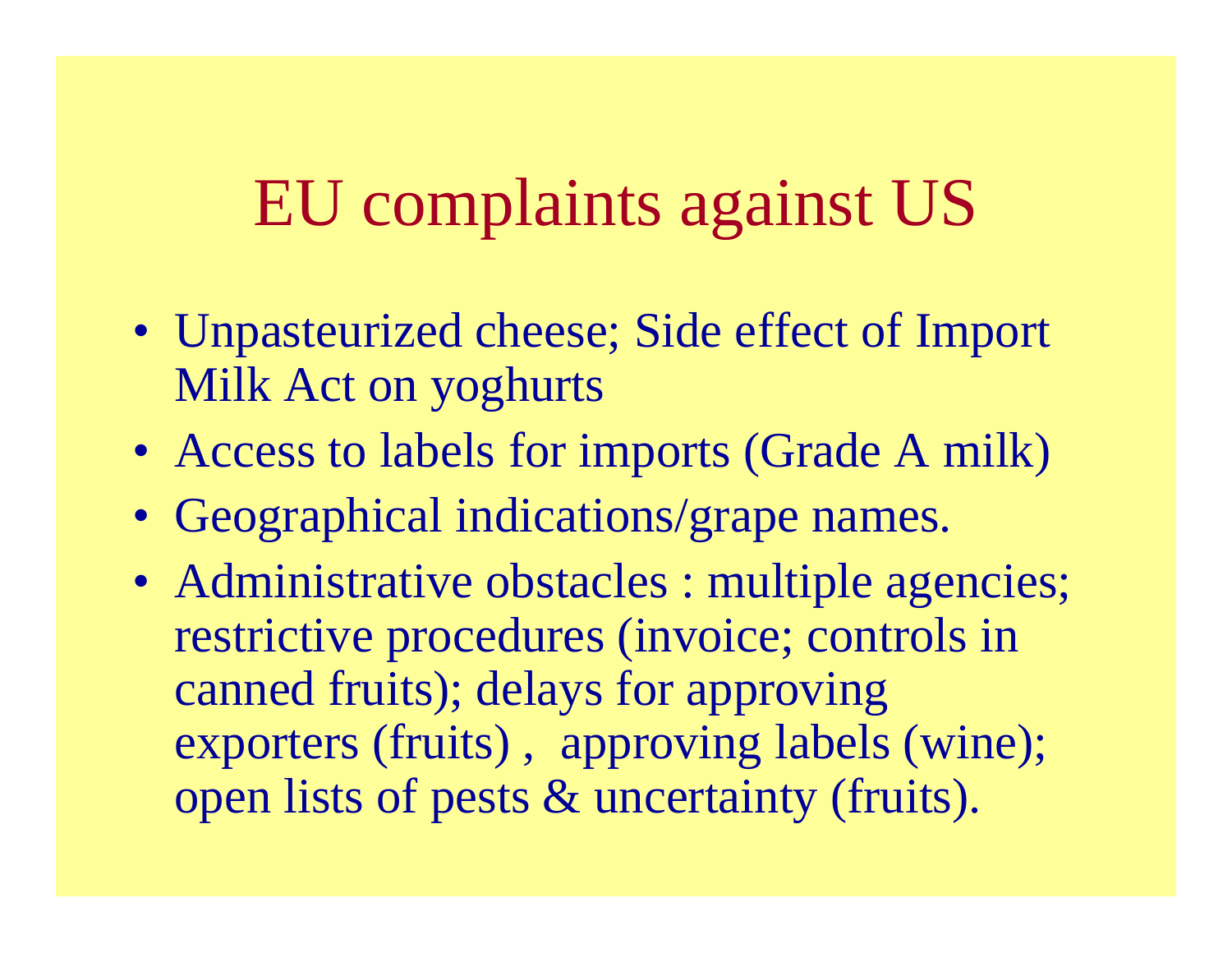## EU complaints against US

- Unilateralism in standards and dispute resolution
	- o Non observance of Codex standards (nutrition labeling requirements; Delaney clause)
	- o National legislations rather than international (shrimp, tuna).
	- o Incompatibility of Section 301 and caroussel sanctions with WTO rules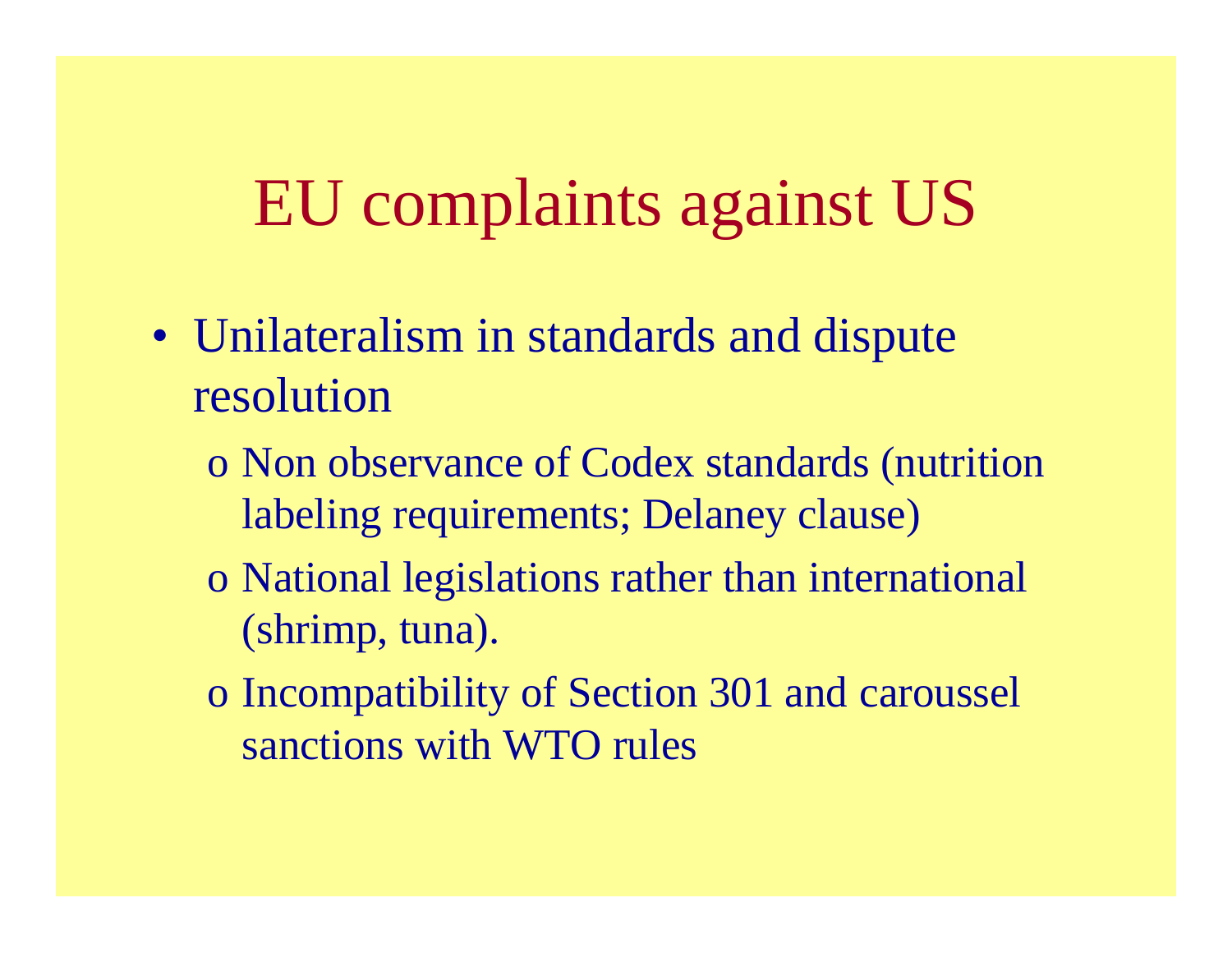## Issues unlikely to become more serious

### US complaints

- Hormones : agreement likely (bananas) unless exogenous factors come in the way (FSC ?)
- Technical issues such as poultry (veterinary agreement to be completed) or triphosphates (TBT can handle that).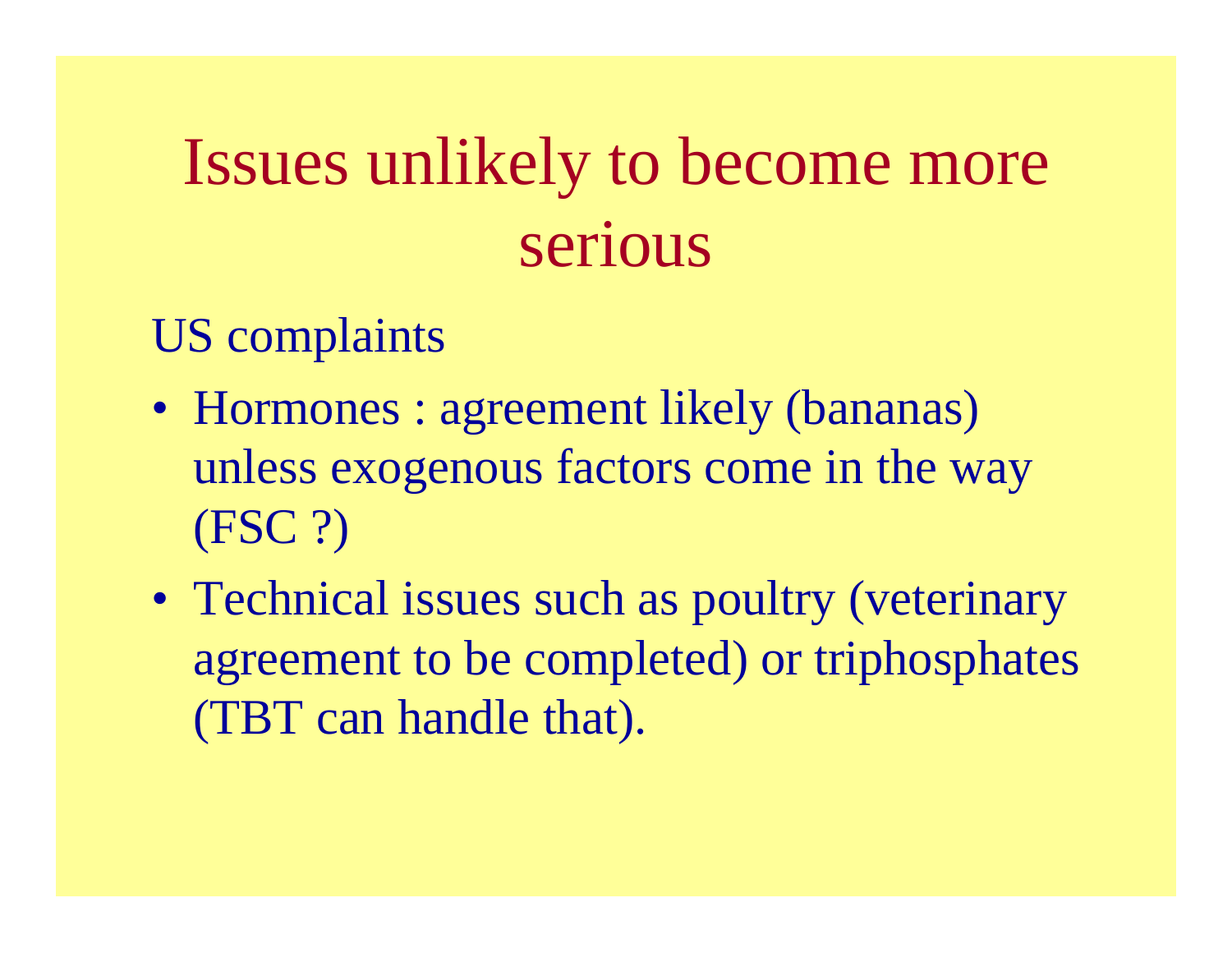# Issues unlikely to become serious (cont'd)

### EU complaints

- Cheese : firms don't complain that much
- Raw milk, nutrition labeling, meat, Bst : EU has weak scientific arguments
- Access to labels : EU not clean on that
- Red tape : progress made bilaterally (equivalency agreements).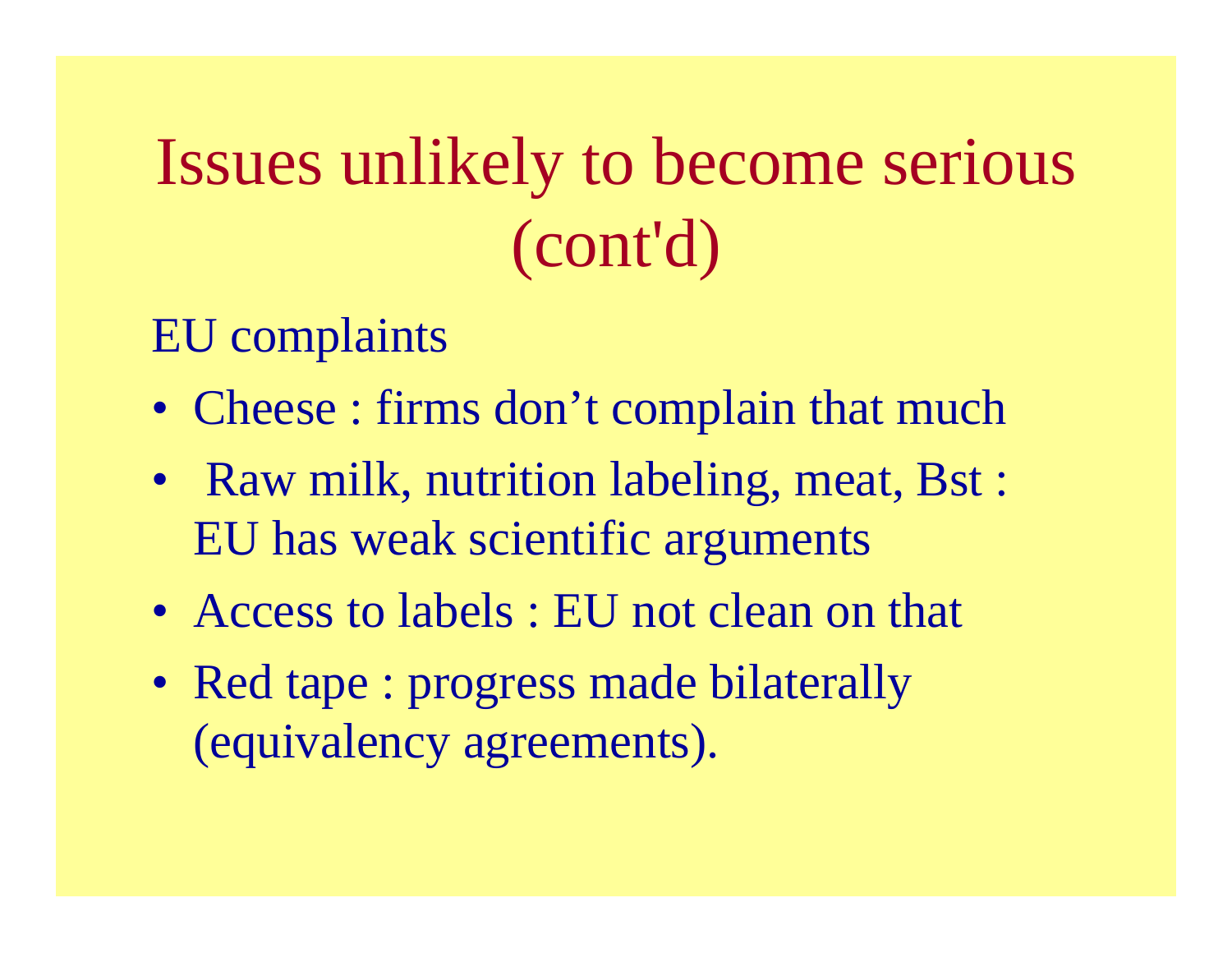### Issues likely to be serious

### EU-US disagreements on

- Patents on biotech
- Mandatory labeling of GMOs
- Precautionary principle and PPM (asbestos)
- Animal welfare

*So far : disagreements discussed in round / Codex rather than formal disputes. Seems under control... but...*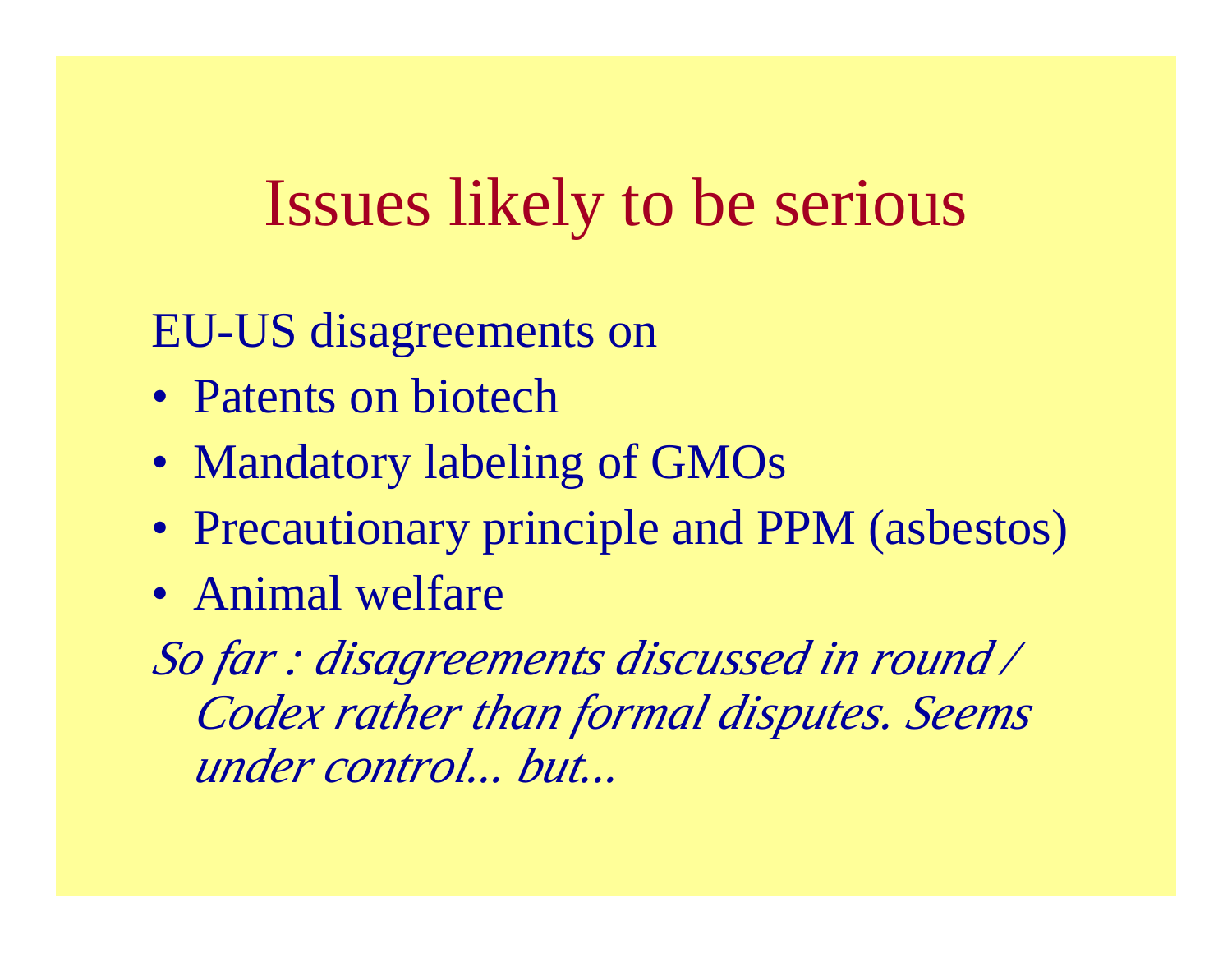## Biggest risks for EU-Trade

- The major disagreements : not regular trade barriers.
- Alarming sign : public opinion
	- o EU non compliance to WTO rules (hormones) discredits multilateral system in the US.
	- o US unilateral actions seen as a rejection of multilateralism/provocation by Europeans
- Passionate debates (patenting of life; 'carelessness' of GMO approving, globalization, human rights).